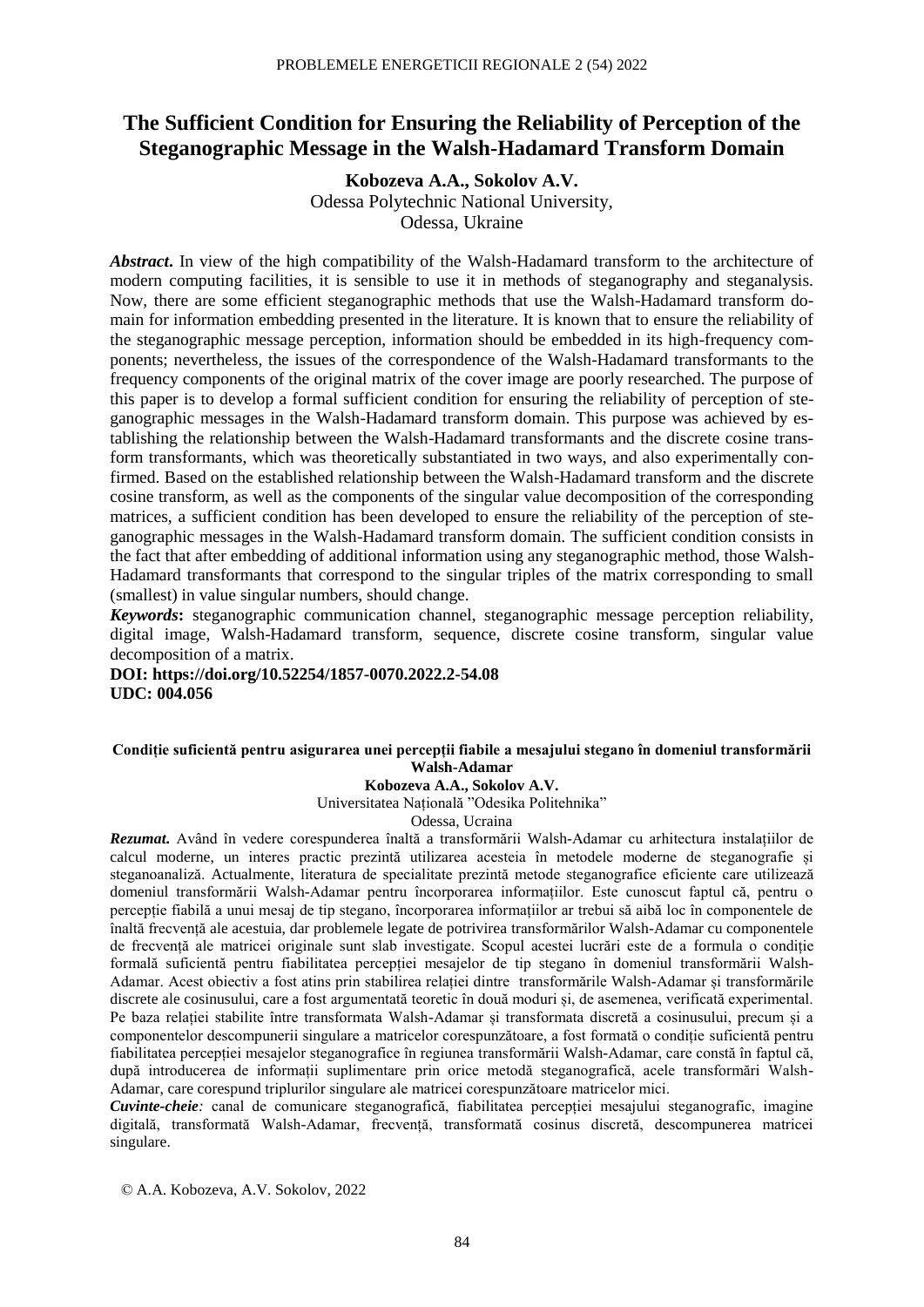## **Достаточное условие обеспечения надежности восприятия стеганосообщения в области преобразования Уолша-Адамара**

**Кобозева А.А., Соколов А.В.**

Национальный университет «Одесская политехника»

Одесса, Украина

*Аннотация.* В виду высокого соответствия преобразования Уолша-Адамара архитектуре современных вычислительных средств практический интерес представляет его использование в современных методах стеганографии и стеганоанализа. В настоящий момент в литературе представлены эффективные стеганографические методы, использующие область преобразований Уолша-Адамара для внедрения информации. Известно, что для обеспечения надежности восприятия стеганосообщения, внедрение информации должно происходить в его высокочастотные составляющие, тем не менее вопросы соответствия трансформант Уолша-Адамара частотным составляющим исходной матрицы являются малоисследованными. Целью настоящей статьи является формирование формального достаточного условия обеспечения надежности восприятия стеганосообщений в области преобразования Уолша-Адамара. Поставленная цель была достигнута за счет установления взаимосвязи между трансформантами Уолша-Адамара и трансформантами дискретного косинусного преобразования, которая была теоретически обоснована двумя способами, а также подтверждена экспериментально. На основе установленной взаимосвязи преобразования Уолша-Адамара и дискретного косинусного преобразования, а также составляющих сингулярного разложения соответствующих матриц сформировано достаточное условие обеспечения надежности восприятия стеганосообщений в области преобразования Уолша-Адамара, которое состоит в том, что после внедрения дополнительной информации с помощью любого стеганографического метода, изменению должны подвергнуться те трансформанты Уолша-Адамара, которые соответствуют сингулярным тройкам матрицы, отвечающим малым (наименьшим) по значению сингулярным числам. Полученные в работе результаты могут служить основой разработки новых стеганоалагоритмов, а также методов стеганоанализа, основанных на применении свойств области преобразования Уолша-Адамара, при этом стеганопреобразование возможно проводить в любой области контейнера (пространственной, преобразования).

*Ключевые слова:* **с**теганографический канал связи, надежность восприятия стеганосообщения, цифровое изображение, преобразование Уолша-Адамара, частость, дискретное косинусное преобразование, сингулярное разложение матрицы.

### **I. INTRODUCTION AND STATEMENT OF THE PROBLEM**

In modern complex information security systems, steganographic methods are increasingly used, which can not only protect information from possible reading by intruders, but also hide the very fact of its transfer from unauthenticated users. At present, the theory and practice of steganography are rapidly developing [1], as well as many steganographic methods for protecting information are being developed and improved. These methods are based on a wide variety of mathematical constructions, starting from the classical LSB (Least Significant Bit) method, which ensures the effective embedding of additional information into a container, most often in the spatial / temporal domain [2], ending with methods using the container transform domains [3-7] (discrete cosine transform (DCT), discrete wavelet transform, Fourier transform, domains of various matrix decompositions (singular value, spectral, etc.)), as well as the Walsh-Hadamard transform [8-9]) for the embedding of additional information.

The development of steganography is accompanied by the development of steganalysis methods, the main task of which is to reveal the presence of embedded information in information content [10], which makes it very difficult in modern conditions to meet the requirement of reliable concealment of the fact of organizing a covert communication channel. Because of this, for modern steganographic methods, the relevance of the requirement for the reliability of perception of the steganographic message (ensuring the absence of visual differences between the container and the steganographic message) increases when organizing a covert communication channel [11]. Today, we are talking not only about the appearance of obvious artifacts in the steganographic message but also about the appearance of any differences that may not be perceived as changes in the original image without container availability: a change in brightness, color shades, slight smoothing of contours, etc., however, become definable by direct comparison with the container. It should be noted that exactly the guaranteed reliability of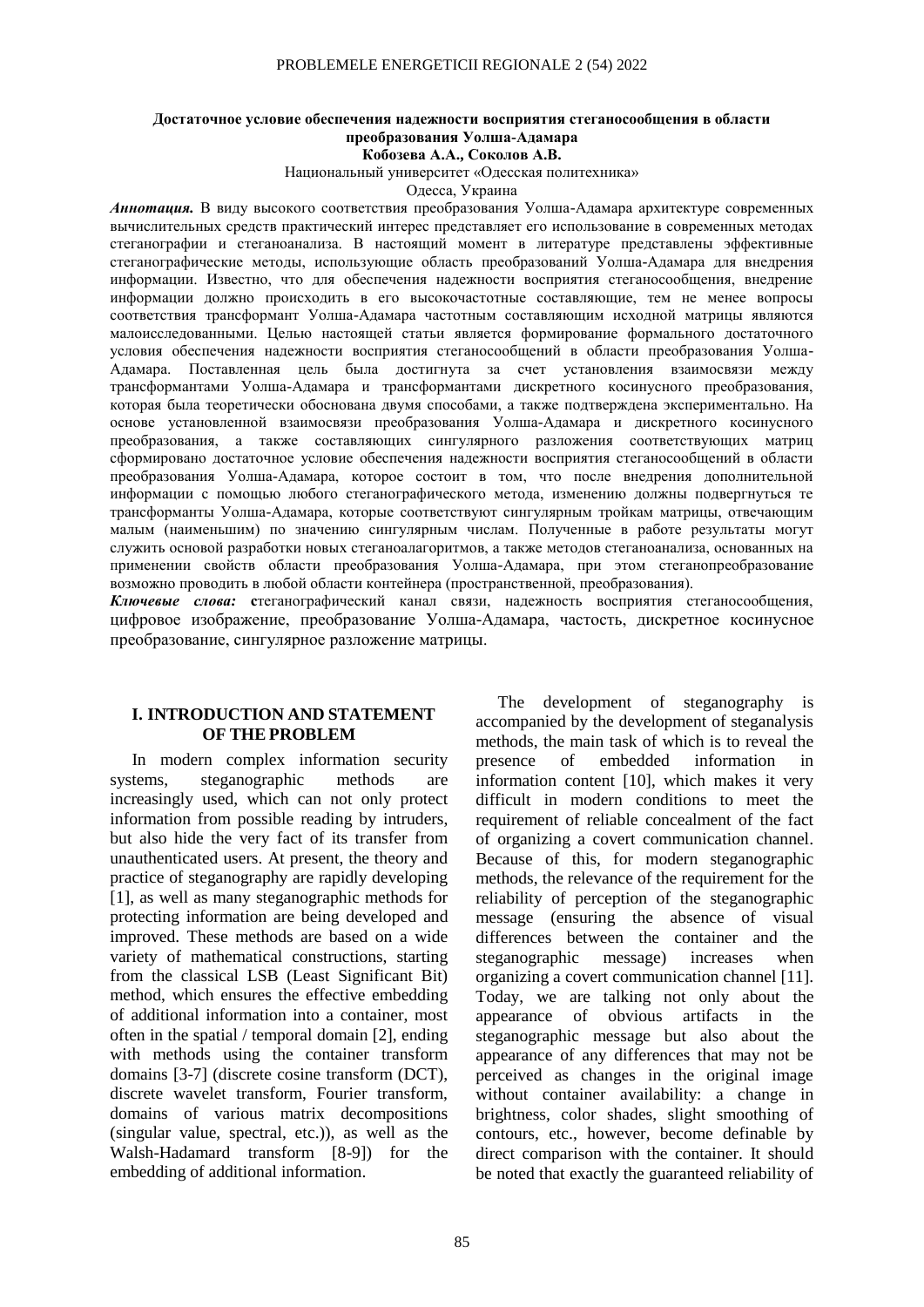the steganographic message perception makes the LSB method so "tenacious" and widely used, despite its well-known shortcomings, in particular, its vulnerability to attacks against an embedded message.

Quantitative estimation of the reliability of steganographic message perception today is carried out using standard differential distortion indicators [12]: MSE (*Mean Square Error*), SNR (*Signal to Noise Ratio*), PSNR (*Peak Signal to Noise Ratio*), although they are often biased since they cannot fully consider the features of human vision. This possible bias is especially pronounced in cases when changes in digital content occur in its local (small in size) areas. Here, a formal quantitative assessment of distortion can be acceptable in the conditions of artifacts presence (Fig. 1, b)), while the values of the differential indicators in the absence of obvious visual distortions can be low (Fig. 1, c)). As a container in this paper, we consider a digital image (DI) or a digital video frame, which, under the conditions of the considered problem, do not fundamentally differ in anything in the sense that the formal representation of each is one (image in grayscale) or several (color image) twodimensional matrices, and any changes to the original content, including the steganographic transformation, can be considered as a perturbation of the corresponding matrix or matrices.



a) b) c) **Fig. 1 Illustration of the imperfection of the differential indicators for assessing the visual distortions of the DI: a) initial DI; b) distorted DI (PSNR = 52 dB); c) distorted using Gaussian noise DI (PSNR = 28 dB)**

In the existing steganographic methods, the restrictions on the area of their applicability often occur precisely because for some DI containers the reliability of perception of the generated steganographic message can be violated. This most often occurs due to the fact that when developing a steganographic algorithm, sufficient formal conditions for the reliability of perception are not considered (or such formal conditions have not been found in the used domain of the container), and the assessment of the reliability of perception is done "a posteriori". This situation does not fully allow the use of a random container and that is a drawback of the corresponding methods. It should be noted that the formal mathematical apparatus for ensuring the reliability of perception of steganographic messages have been developed in relation to steganography not so long ago [13], before that everything was limited to considering the peculiarities of human vision: changes are more strongly perceived in areas of digital insight with small differences in brightness values, or background, which corresponds to low-frequency components. In [13], using the mathematical apparatus of the perturbation theory and matrix analysis, sufficient conditions were obtained to ensure the reliability of perception of the generated steganographic message, the use of which made it possible to "a priori" ensure/check the fulfillment of this property in the domain of the singular value (or spectral) decomposition of the corresponding matrix. Considering the possible provision of the uniqueness of such decompositions, the obtained sufficient conditions can be applied regardless of the chosen steganographic transformation domain (spatial, frequency, various decompositions); however, in practice, it is still advisable to obtain such sufficient conditions in each of the domains of the DI, where it is possible to carry out the steganographic transformation which will make it possible to avoid the transformation to the domain of the singular value (spectral) decomposition of the matrix, in order to analyze the degree of ensuring the reliability of perception of the steganographic message if the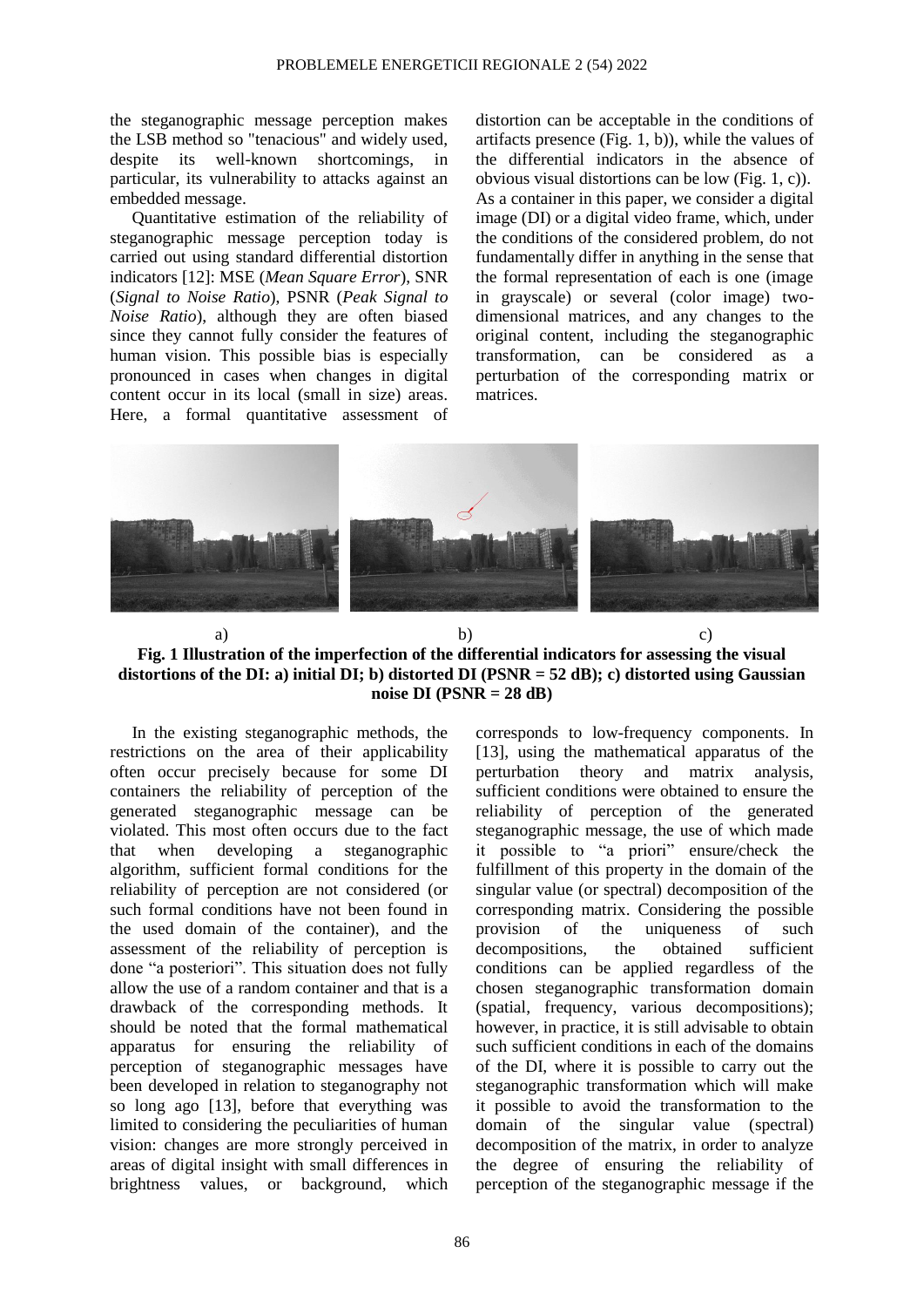steganographic transformation is performed in another domain of the container.

In view of the high computational efficiency, as well as compliance with the architectural features of modern processors, steganographic methods based on the use of the Walsh-Hadamard transform domain are promising for modern information security systems. In particular, in [8], it was proposed to embed information into a container by modifying the matrices of the two-dimensional Walsh-Hadamard transform of the original image. In this method, it is proposed to modify all the elements of the resulting matrices of the twodimensional Walsh-Hadamard transform of the original image, except for the elements of their first column, which in the general case does not guarantee the reliability of perception of the steganographic message, which will be shown below in this paper. Today in the literature there is no rigorous substantiation of the influence of modification of one or another two-dimensional Walsh-Hadamard transformant on the distortions that arise in the container image. This circumstance significantly complicates the development of promising steganographic methods based on the use of the properties of the Walsh-Hadamard transform.

The *purpose* of this paper is to obtain a formal sufficient condition for ensuring the reliability of perception of steganographic messages in the Walsh-Hadamard transform domain.

To achieve this purpose, it is necessary to solve the following tasks:

1. Finding the relationship between the Walsh-Hadamard transform domain and the frequency domain of a DI.

2. Finding the relationship between the Walsh-Hadamard transform and the components of the singular value decomposition of the corresponding matrix.

3. Experimental confirmation of the obtained theoretical results.

## **II. RELATIONSHIP BETWEEN THE WALSH-HADAMARD TRANSFORM AND THE DISCRETE COSINE TRANSFORM**

The basic transform used in many modern graphic compression algorithms, as well as steganographic algorithms, is the discrete cosine transform (DCT), which can be written in matrix form

$$
S = C_N X C_N^T , \qquad (1)
$$

where  $X$  is a fragment of the original image of size  $N \times N$ , C is the  $N \times N$  matrix of discrete cosine transform, the elements  $C(i, j)$ ,  $i, j = 0, 1, \ldots, N-1$  of which are calculated in accordance with the formula

$$
C(i, j) = \begin{cases} \frac{1}{\sqrt{N}}, & \text{if } i = 0; \\ \sqrt{\frac{2}{N}} \cos(2j + 1) \cdot i \cdot \pi, & \text{if } i > 0. \end{cases}
$$
 (2)

The resulting DCT matrix *S* (1) has the following distribution of frequency components, schematically shown in Fig. 2 [14].

It is well known [10] that the modification of the high-frequency components (located in the lower right corner of the DCT transformants matrix) leads to the least visual distortions of the original image, while the modification of the middle frequencies corresponds to larger distortions. The greatest distortions of the original image occur when modifying the lowfrequency components (upper left corner) of the DCT transformants matrix.

Another type of transform which is often used in cryptography [15] and signal theory [16] is the discrete Walsh-Hadamard transform, which in matrix form can be written as the following matrix product

$$
V = YH_N \t{,} \t(3)
$$

where  $H_N$  is the Walsh-Hadamard matrix of order  $N = 2<sup>k</sup>$ , which can be constructed in accordance with Sylvester's construction

$$
H_{2^{k}} = \begin{bmatrix} H_{2^{k-1}} & H_{2^{k-1}} \\ H_{2^{k-1}} & -H_{2^{k-1}} \end{bmatrix}, (4)
$$

where  $H_1 = 1$ , and Y is a row vector of length *<sup>N</sup>* .

Expression (3) is the one-dimensional Walsh-Hadamard transform, while in graphic information processing applications, in particular, for steganography applications, the two-dimensional discrete Walsh-Hadamard transform is used, which is defined as

$$
W = H_N' X H_N^{T}, \qquad (5)
$$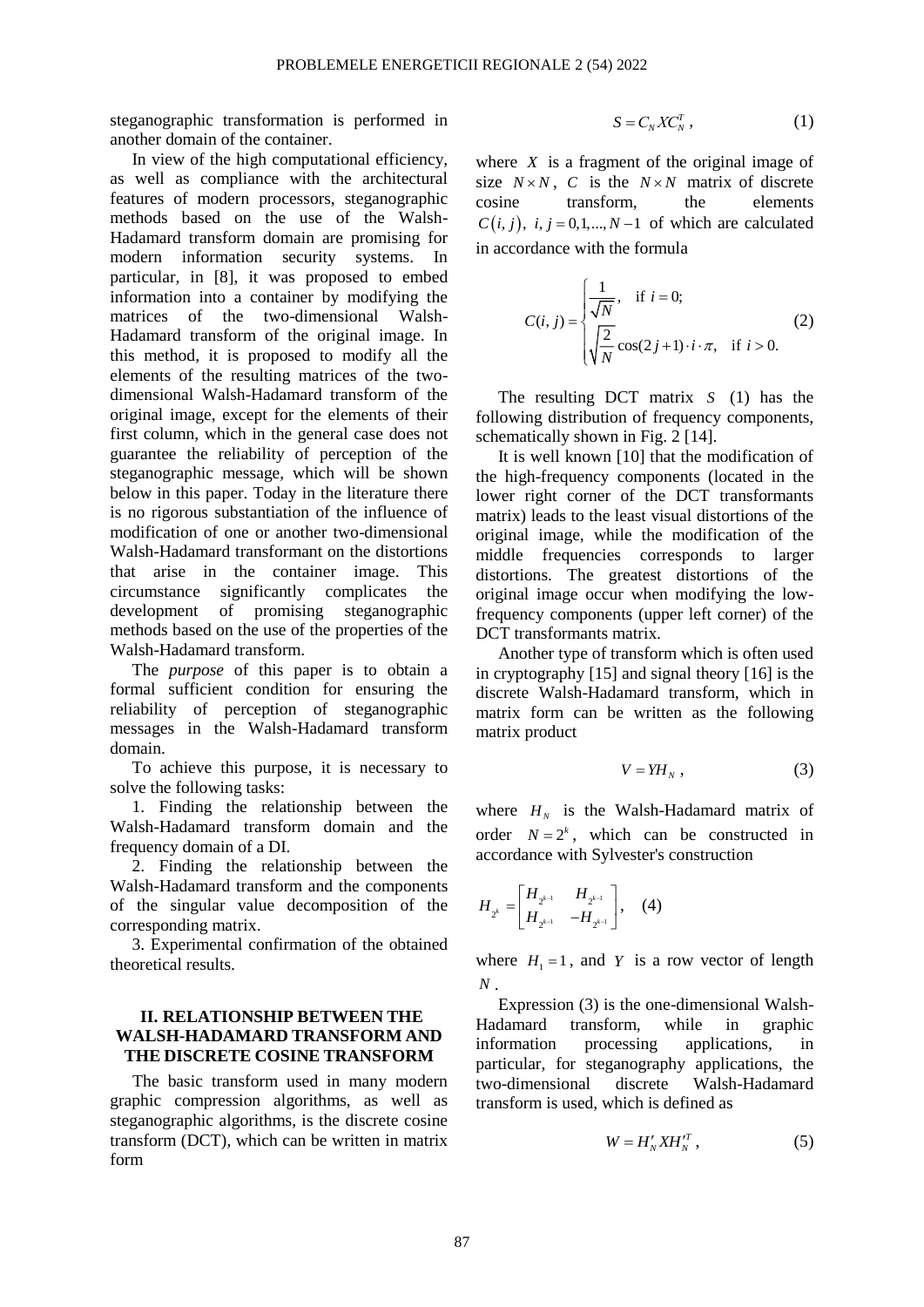

**Fig. 2. Distribution of frequency components in DCT transformants** 

where  $H'_{N} = \frac{1}{2}$ 1 1 2  $H'_{N} = \frac{1}{\sqrt{\log_{2} N}} H_{N} = \frac{1}{\sqrt{N}} H_{N}$  $\gamma_{N} = \frac{1}{\log N} H_N = \frac{1}{\sqrt{1-\mu}} H_N$ , and X is the

matrix of size  $N \times N$ .

Let us find the relationship between the elements of the of the Walsh-Hadamard transformants matrix and the frequency components of the matrix *X* . In particular, considering the purpose of the paper, the localization of the high-frequency components of the matrix *X* of the DI in the Walsh-Hadamard transformants matrix is of greatest interest. Each of the Walsh functions, while not being harmonic, is characterized by a sequency [17], which is analogous to the frequency for harmonic functions, and in the case of the harmonic functions, these two characteristics coincide. In accordance with [17], if the number of sign changes in the time interval of the function f is equal to  $\eta$ , then the sequency  $\eta$ of the function  $f$  is determined as  $\eta/2$  for even  $\eta$ , or  $(\eta+1)/2$  for odd  $\eta$ , respectively. Moreover, each of the Walsh functions has a natural correspondence with the harmonic in the time interval  $t \in [0,1]$  [17], at which the higher sequency of the Walsh function corresponds to the higher frequency of the corresponding harmonic.

Let us denote by  $H_N(i,:)$  the *i*-th row of the matrix  $H_N$ . In the accepted notation, considering (4), the correspondence between the initial rows

of  $H_N$  and harmonic functions will have the form

$$
H_N(1,:) \rightarrow \sin(\pi t),
$$
  
\n
$$
H_N(2,:) \rightarrow \sin(N\pi t),
$$
  
\n
$$
H_N(3,:) \rightarrow \sin\left(\frac{N}{2}\pi t\right),
$$
  
\n
$$
H_N(4,:) \rightarrow \cos\left(\frac{N}{2}\pi t\right),
$$
  
\n
$$
\dots
$$

etc.

The highest sequency among the rows of matrix (4), which are discrete Walsh functions, ordered according to Hadamard, will always have  $H_N(2, :)$ , for which  $\eta = N/2 = 2^{k-1}$ ; the highest frequency of all the corresponding harmonics (6) has the corresponding to  $H_N(2, :)$ harmonic  $sin(N\pi t)$ .

For a clearer understanding of the relationship between the frequency components and the components of the Walsh-Hadamard transformants matrix, we assume that  $X = E$ , where  $E$  is the identity matrix of the corresponding size. In this case, the result of relation (5) will not depend in any way on the image matrix, but will be determined only by the coefficients of the Walsh-Hadamard matrix

$$
W = H_N' X H_N^{T} = H_{N} H_{N}.
$$
 (7)

Relation (7) can be rewritten as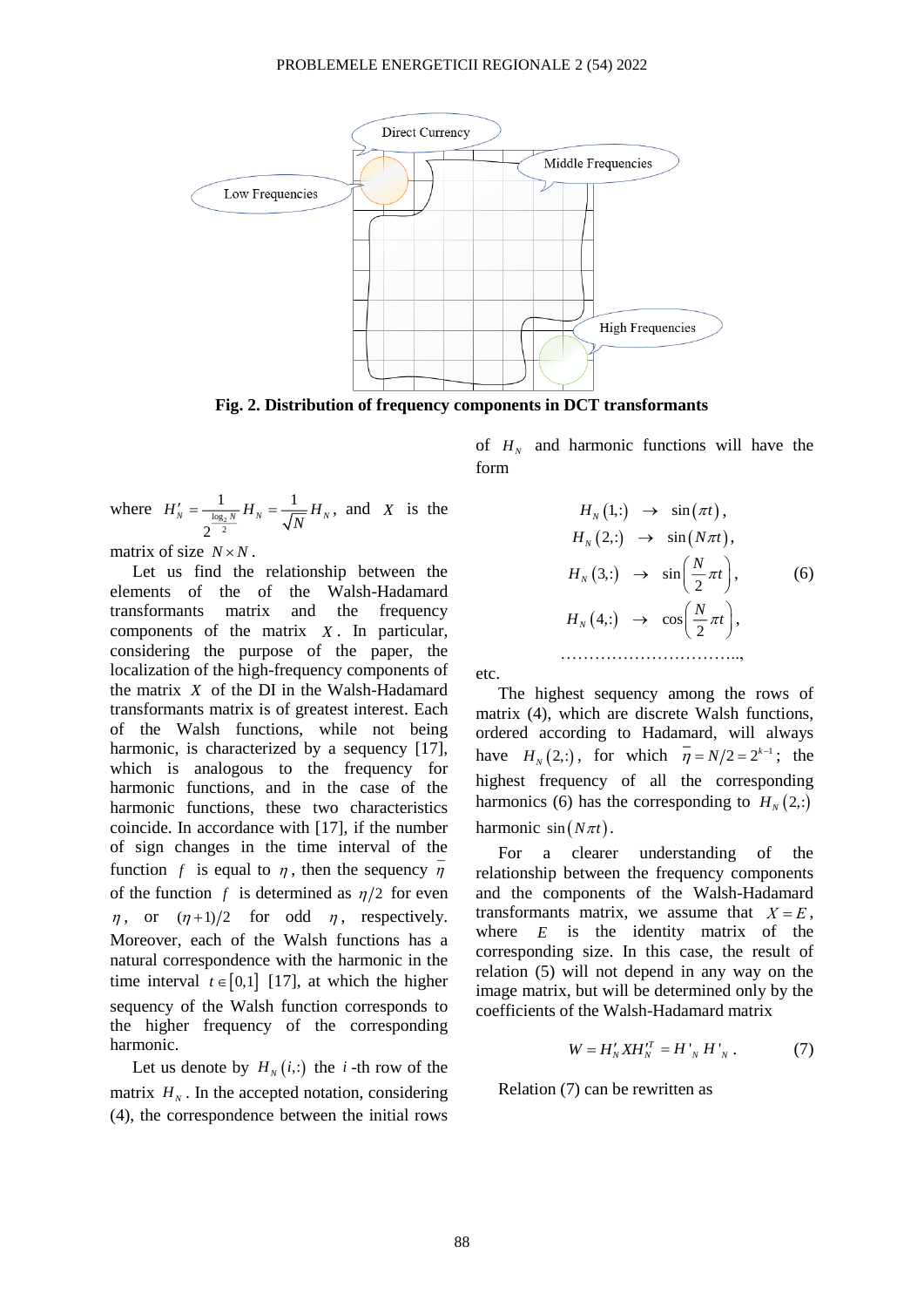$$
H'_{N} H'_{N} = \frac{1}{N} \begin{bmatrix} H_{N}(1,:) \\ H_{N}(2,:) \\ \vdots \\ H_{N}(N,:) \end{bmatrix} \cdot \left( \left( H_{N}(1,:) \right)^{T}, \left( H_{N}(2,:) \right)^{T}, \dots, \left( H_{N}(N,:) \right)^{T} \right) =
$$
\n
$$
= \frac{1}{N} \begin{bmatrix} H_{N}(1,:) \left( H_{N}(1,:) \right)^{T}, & H_{N}(1,:) \left( H_{N}(2,:) \right)^{T}, & \dots, & H_{N}(1,:) \left( H_{N}(N,:) \right)^{T} \\ H_{N}(2,:) \left( H_{N}(1,:) \right)^{T}, & H_{N}(2,:) \left( H_{N}(2,:) \right)^{T}, & \dots, & H_{N}(2,:) \left( H_{N}(N,:) \right)^{T} \\ \vdots & \vdots & \vdots & \vdots & \vdots \\ H_{N}(N,:) \left( H_{N}(1,:) \right)^{T}, & H_{N}(N,:) \left( H_{N}(2,:) \right)^{T}, & \dots, & H_{N}(N,:) \left( H_{N}(N,:) \right)^{T} \end{bmatrix}.
$$
\n(8)

Considering (8), as well as the relationship (6) between the Walsh functions and the corresponding harmonics, as well as the wellknown formulas for transforming the product of trigonometric functions into a sum, we formulate the following hypothesis.

**Condition A.** In the Walsh-Hadamard transformants matrix (5), element (2,2) will correspond to the highest-frequency component of *X* , some of the high-frequency components will be localized within the second row and the second column of matrix (5), regardless of its size. There are no low-frequency components within the second row and second column. In general, in matrices that are the result of the Walsh-Hadamard transform, the high-frequency components will correspond to the elements at the intersection of rows and columns corresponding to discrete Walsh functions with the highest sequencies. Thus, to localize the elements corresponding to the high-frequency components of the DI block (matrix), it is

sufficient to determine the functions with the highest sequencies among the Walsh functions. So, considering the sequency of discrete Walsh functions, ordered according to Hadamard, used to transform matrices of size  $l \times l$ , where  $l \in \{4, 8, 16\}$ , indicated in Table 1, it can be argued that the high-frequency components of the signal in the matrix of size  $4 \times 4$  will correspond to the elements in the matrix (5) at the positions (written in decreasing order of sequency):  $(2,2)$ ,  $(2,4)$ , and  $(4,2)$ ; in the matrix of size  $8 \times 8$ : (2,2), (2,6), and (6,2), (2,8), and (6,8), and  $(6,6)$ ; in the matrix of size  $16\times16$ :  $(2,2)$ ,  $(2,10)$ , and  $(10,2)$ ,  $(2,14)$ , and  $(14,2)$ ,  $(2,6)$ , and (6,2), etc. In Table 1 we can write out all the elements of the matrix in the order of frequency decreasing. Note that if the sequencies of the functions are the same, then when identifying compliance with high-frequency components, preference should be given to the one with the greater value of  $\eta$ .

*Table 1* 

| $l=4$   | Row           |     |      |     |     |     |      |     |      |             | 2<br>ر |     |     | 4   |      |     |      |  |  |
|---------|---------------|-----|------|-----|-----|-----|------|-----|------|-------------|--------|-----|-----|-----|------|-----|------|--|--|
|         | number        |     |      |     |     |     |      |     |      |             |        |     |     |     |      |     |      |  |  |
|         | $\eta/\eta$   | 0/0 |      |     | 3/2 |     |      |     | 1/1  |             |        |     | 2/1 |     |      |     |      |  |  |
| $l = 8$ | Row           |     |      |     |     |     | h    |     |      |             |        | ◠   |     |     |      |     |      |  |  |
|         | number        |     |      |     |     |     |      |     |      |             |        |     |     |     |      |     |      |  |  |
|         | $\eta/\eta$   |     | 0/0  |     | 7/4 |     | 3/2  |     | 4/2  |             | 1/1    | 6/3 |     |     | 2/1  |     | 5/3  |  |  |
| $l=16$  | Row<br>number |     | ◠    | 3   | 4   | 5   | 6    | ┑   | 8    | $\mathbf Q$ | 10     | 11  | 12  | 13  | 14   | 15  | 16   |  |  |
|         | $\eta/\eta$   | 0/0 | 15/8 | 7/4 | 8/4 | 3/2 | 12/6 | 4/2 | 11/6 | 1/1         | 14/7   | 6/3 | 9/5 | 2/1 | 13/7 | 5/3 | 10/5 |  |  |

Correspondence between values  $\eta$  and  $\eta$  for Walsh functions ordered according to Hadamard for different sizes of Walsh-Hadamard matrices

For practical confirmation of the proposed hypothesis with help of the MatLAB environment, a computational experiment was performed, in which 1000 DI were used from traditional image databases in both lossy (JPEG) format (NRCS base [18]) and lossless (TIFF) (img Nikon D70s  $[19]$ , 4cam auth  $[20]$ ). The considered image size was  $400 \times 400$  pixels. During the experiment, each DI was divided in a standard way into  $l \times l$  -blocks, where  $l \in \{4, 8, 16\}$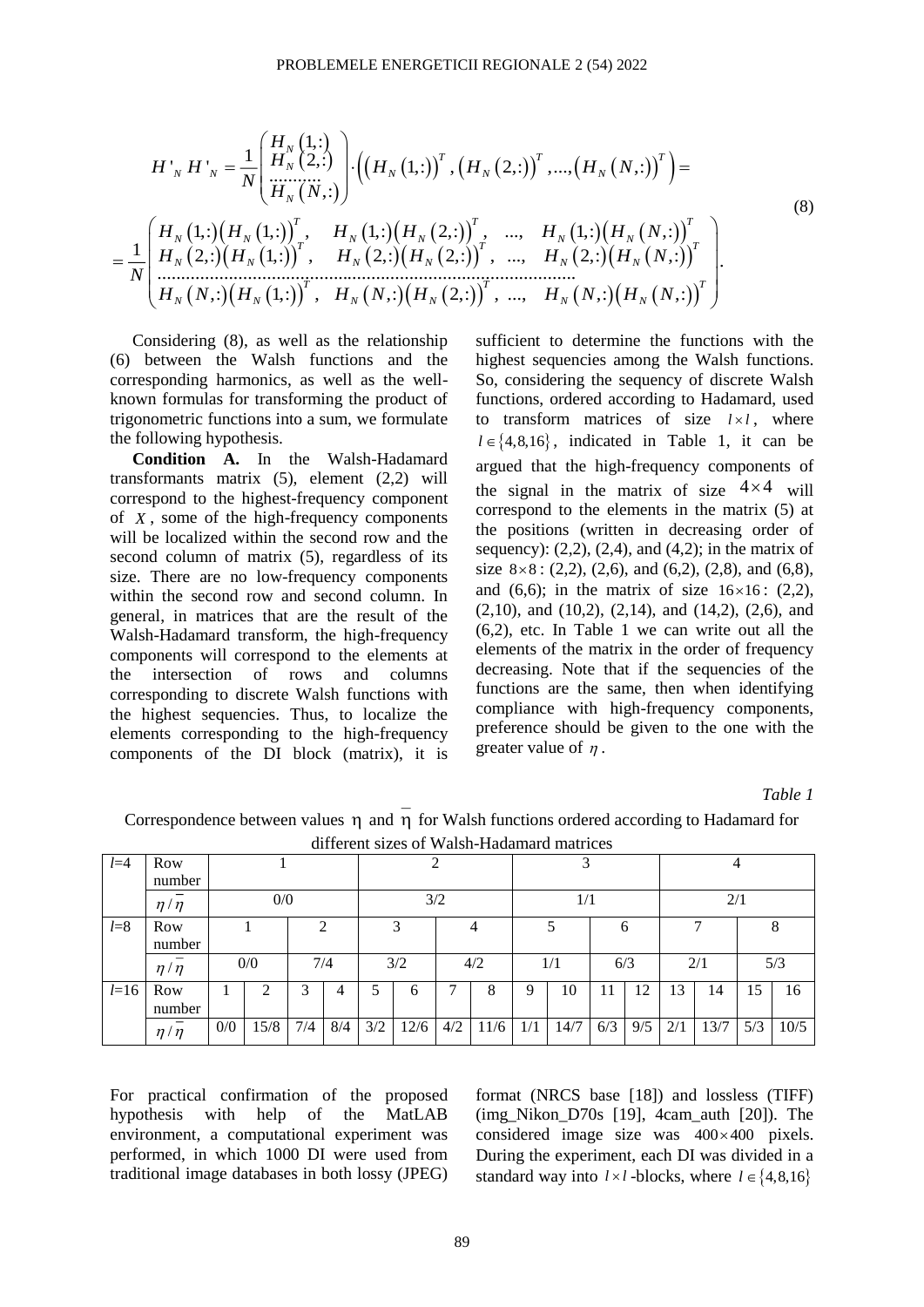(the sizes of the blocks were chosen as the most frequently used in block steganographic methods). For each block *B* , the Walsh-Hadamard transform (5) (the result is a block  $B_{wH}$ ) and the discrete cosine transform (the result is a block  $B_{DCT}$ ) were calculated.

Then a certain element  $(i, j)$  in the  $B_{DCT}$  (the same element  $(i, j)$  for all the DI blocks) was perturbed (the result is a block  $B_{DCT}$ ), after which the perturbed block  $\overline{B}$  was restored by inverse cosine transform. For the block  $\overline{B}$  the Walsh-Hadamard transform was performed (the result is a block  $B_{WH}$ ), after which, by comparison of  $B_{WH}$  and  $B_{WH}$ , the most disturbed element of the block  $B_{wH}$  was found. For all the DI blocks, such an element of the block  $B_{wH}$  was determined that more often than others had the maximum perturbation as a result of perturbation of the  $(i, j)$  element of the block  $B_{DCT}$ , as well as a quantitative characteristic of this frequency, for which a  $l \times l$ -matrix R of maximum disturbance was built for each DI, the element  $R_{ij}$ ,  $i, j = 0,1,...,l-1$  of which was equal to the number of DI blocks, for which the maximum in absolute value  $B_{WH} - B_{wH}$  matrix element is located at position  $(i, j)$ .

The experimental results, which fully correspond to the theoretical positions substantiated above, are presented in Table 2 and Fig. 3 (the localization of high-frequency components is highlighted by filling the corresponding elements), while the values of the  $\bar{R}$  matrix elements did not depend on the magnitude of the disturbing effect on the  $B_{DCT}$  matrix elements (during the experiment, the disturbances were  $\pm 1\%$ ;  $\pm 10\%$ ;  $\pm 100\%$ , but depended only on their localization in  $B_{DCT}$ , which confirms the accuracy of the established correspondence between the elements of the frequency domain and the Walsh-Hadamard transform domain.

Note that since the low-frequency components correspond not only to the elements of the first column of the matrix of the Walsh-Hadamard transformants (Fig. 3), it is obvious that the method proposed in [8], as already noted above, cannot guarantee the reliability of perception of the generated steganographic message.

Note that for some blocks of the DI, the same maximum disturbance in blocks of the form (5) was achieved simultaneously in several elements, which was considered during the experiment. The behavior of DI in different storage formats (lossy and lossless) was slightly different. So, for the majority of DI in the lossy format, the number of blocks where the maximum disturbance in the matrix (5) occurred in one single element that meets the theoretical assumptions, often coincided with the total number of blocks or differed slightly (less than 1.5% ), while in other elements the disturbance maximum in blocks was not achieved at all. For DI in a lossless format, the desired element in the Walsh-Hadamard transform domain, corresponding to a specific frequency coefficient, was determined by the absolute maximum of the blocks where it underwent maximum disturbance; the same maximum was reached in other elements of the transformed block. This situation is obviously a consequence of the fact that for DI in a lossy format, the highfrequency coefficients as a result of quantization and rounding in the process of saving and subsequent image restoration become comparable to zero in value. Because of this, even with a small absolute perturbation, their relative perturbation will be significant. The consequence of this fact is that the sufficient condition obtained below will work better for DI in a lossy format. An illustration is shown in Fig. 4. The DI matrix of the size  $400 \times 400$ , originally saved in the TIFF format, and then re-saved in the JPEG format, was divided into  $8 \times 8$  blocks, the element  $(8,8)$  in each block  $B_{DCT}$  was perturbed.

Thus, for the matrix, which is the result of the Walsh-Hadamard transform of the matrix *X* of an arbitrary size, it is possible to accurately set the elements corresponding to the highfrequency components of the matrix *X* . The steganographic transformation, which results in a perturbation of these elements in the Walsh-Hadamard transform domain, will ensure the reliability of perception of the received steganographic message.

*Table 2*

Correspondence between the high-frequency components of the DI block and the elements of the result of the Walsh-Hadamard transform of the block

| Block<br>Element $(i, j)$ subjected to disturbance in $B_{DCT}$ / element $(m, n)$ , subjected to<br>size $l$ |  |
|---------------------------------------------------------------------------------------------------------------|--|
|---------------------------------------------------------------------------------------------------------------|--|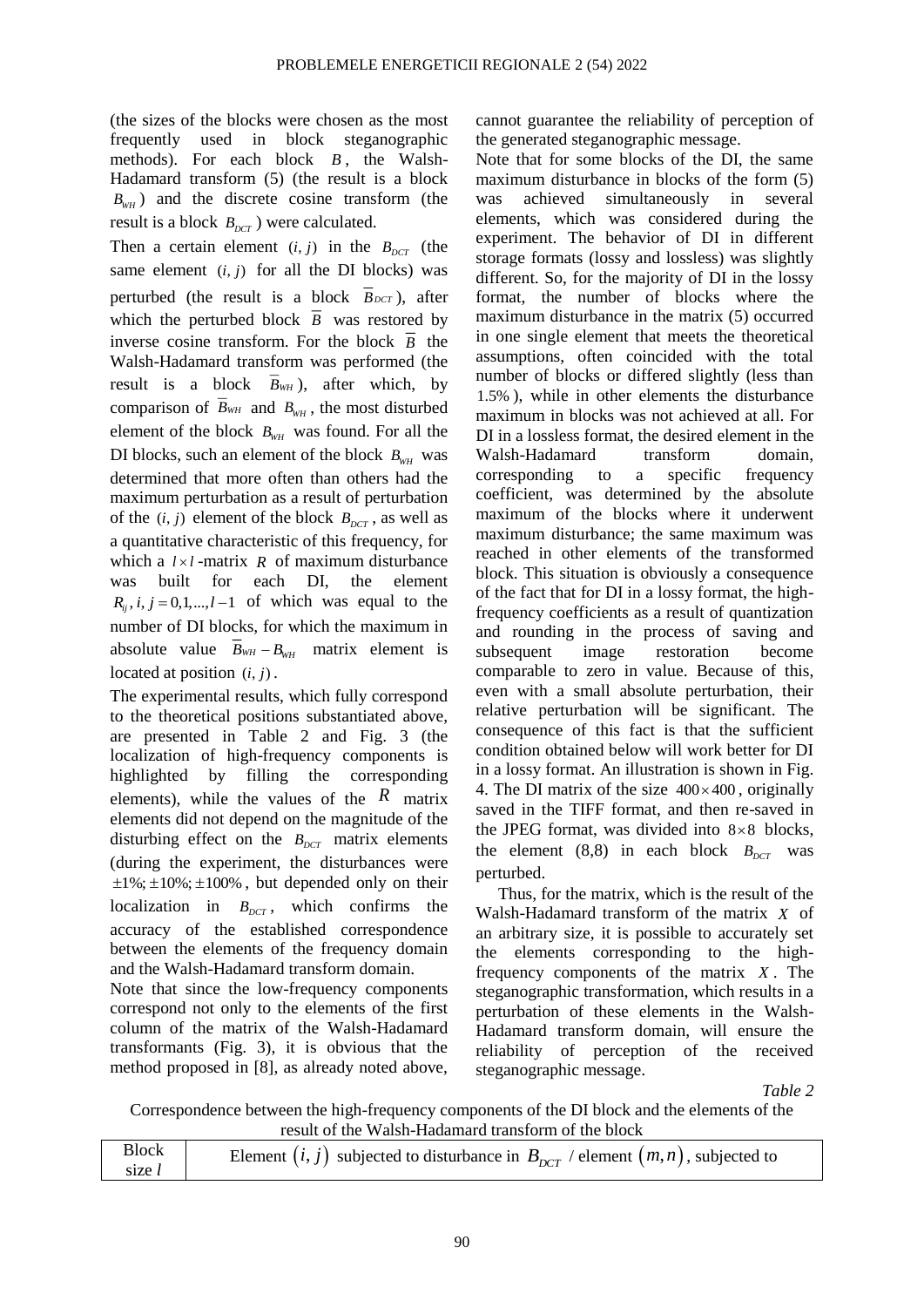#### PROBLEMELE ENERGETICII REGIONALE 2 (54) 2022

|    | maximum disturbance in the $B_{wH}$ in maximum number of DI blocks under perturbation            |                          |                          |  |  |  |  |  |  |  |  |  |
|----|--------------------------------------------------------------------------------------------------|--------------------------|--------------------------|--|--|--|--|--|--|--|--|--|
|    | of the $(i, j)$ element in $B_{DCT}$ (the number of DI blocks (%), in which the $B_{WH}$ element |                          |                          |  |  |  |  |  |  |  |  |  |
|    | $(m, n)$ has subjected to the maximum disturbance)                                               |                          |                          |  |  |  |  |  |  |  |  |  |
|    | $(4,4)/(2,2)$ $(97.3%)$                                                                          | $(4,3)/(2,4)$ (95.6%)    | $(3,4)/(4,2)$ (96.1%)    |  |  |  |  |  |  |  |  |  |
| 8  | $(8,8)/(2,2)$ (99.4%)                                                                            | $(8,7)/(2,6)$ (99.4%)    | $(7,8)/(6,2)$ (99.4%)    |  |  |  |  |  |  |  |  |  |
| 16 | $(16,16)/(2,2)$ (99.8%)                                                                          | $(16,15)/(2,10)$ (99.9%) | $(15,16)/(10,2)$ (99.9%) |  |  |  |  |  |  |  |  |  |

|                                  |                   |        |        |        |                           | (1,8)<br>(1,4)  |                 |                        |            |                 | (1,6)  |               |
|----------------------------------|-------------------|--------|--------|--------|---------------------------|-----------------|-----------------|------------------------|------------|-----------------|--------|---------------|
|                                  |                   |        |        |        | (8,1)                     | (8, 8)<br>(8,4) | (8,5)           | (8,2)                  | (8,7)      | (8,3)           | (8, 6) |               |
| (1,4)                            | (1,3)             |        |        |        | (4,1)                     | (4,8)<br>(4,4)  | (4,5            | (4,2)                  | (4,7)      | (4,3)           | (4,6)  |               |
| (4,2)<br>(4,1)<br>(4,4)          | (4,3)             |        |        |        | (5,1)                     | (5,4)<br>(5,8)  | (5,5)           | (5,2)                  | (5         | (5,3)           | (5,6)  |               |
| (2,2)<br>(2,4)<br>$^{\prime}2,1$ | (2,3)             |        |        |        | (2,1)                     | (2,8)<br>(2,4)  | 2,5             | (2,2)                  | <u>ی ت</u> | (2,3)           | (2,6)  |               |
| $(3,1)$ $(3,4)$                  | $(3,2)$ $(3,3)$   |        |        |        | ,1)                       | (7,8)<br>(7,4)  | (7,5)           | , 2)                   |            | (3)             | (7,6)  |               |
|                                  |                   |        |        |        | (3,1)                     | (3,8)<br>(3,4)  | (3,5)           | (3,2)                  | (3.        | (3,3)           | (3,6)  |               |
|                                  |                   |        |        |        | (6,1)                     | (6,8)           | $(6,4)$ $(6,5)$ | (6,2)                  | (6,7)      | $(6,3)$ $(6,6)$ |        |               |
| a)                               |                   |        |        |        |                           |                 |                 | b)                     |            |                 |        |               |
| (1,8)<br>(1,9)<br>(1,16)         |                   | .13)   |        |        | $\mathbf{2}^{\circ}$<br>1 |                 | (1,             | $\left( 1{,}10\right)$ | .3         | 4               | (1,6)  | (1,11)        |
| (16, 8)<br>(16,<br>$\sqrt{6}$    | (16, 9)<br>(16,4) | 16,13) | (16,5) | 16,12  | 16,2)                     | 16,15           | 16,7            | (16,10)                | (16,3)     | 16,14           |        | (16,6)(16,11) |
| (8, 8)<br>(8,9)<br>(8,16)        | (8,4)             | (8,13) | (8,5)  | (8,12) | (8,2)                     | (8,15)          | (8,7)           | (8,10)                 | (8,3)      | (8,14)          | (8,6)  | (8,11)        |
| (9,8)<br>(9,9)<br>(9,16)         | (9,4)             | (9,13) | (9,5)  | (9,12) | (9,2)                     | (9,15)          | (9.7)           | (9,10)                 | (9,3)      | (9,14)          | (9,6)  | (9,11)        |

 $(5,1)$   $(5,16)$   $(5,8)$   $(5,9)$   $(5,4)$   $(5,13)$   $(5,5)$   $(5,12)$   $(5,2)$   $(5,15)$   $(5,7)$   $(5,10)$   $(5,3)$   $(5,14)$   $(5,6)$   $(5,11)$  $\frac{(12,1)\cdot(12,16)\cdot(12,8)(12,9)(12,4)}{(12,13)(12,13)(12,5)(12,12)(12,2)(12,15)(12,7)(12,10)(12,3)(12,14)(12,6)(12,11)}$  $(2,1)$   $(2,16)$   $(2,8)$   $(2,9)$   $(2,4)$   $(2,13)$   $(2,5)$   $(2,12)$   $(2,2)$   $(2,15)$   $(2,7)$   $(2,10)$   $(2,3)$   $(2,14)$   $(2,6)$   $(2,11)$  $(15,1)$  $(15,16)$  $(15,8)$  $(15,9)$  $(15,4)$  $(15,13)$  $(15,5)$  $(15,12)$  $(15,2)$  $(15,15)$  $(15,7)$  $(15,10)$  $(15,3)$  $(15,14)$  $(15,6)$  $(15,11)$  $|(7,1)$   $|(7,16)$   $|(7,8)$   $|(7,9)$   $|(7,4)$   $|(7,13)$   $|(7,5)$   $|(7,12)$   $|(7,2)$   $|(7,15)$   $|(7,7)$   $|(7,10)$   $|(7,3)$   $|(7,14)$   $|(7,6)$   $|(7,11)$  $(10,1)[(10,16)[(10,8)](10,9)[(10,4)](10,13)[(10,5)](10,12)[(10,2)](10,15)[(10,7)](10,10)[(10,3)](10,14)[(10,6)](10,11]$  $(3,1)$   $(3,16)$   $(3,8)$   $(3,9)$   $(3,4)$   $(3,13)$   $(3,5)$   $(3,12)$   $(3,2)$   $(3,15)$   $(3,1)$   $(3,10)$   $(3,3)$   $(3,14)$   $(3,6)$   $(3,11)$  $(14,1)$  $(14,16)$  $(14,8)$  $(14,9)$  $(14,4)$  $(14,13)$  $(14,5)$  $(14,12)$  $(14,12)$  $(14,15)$  $(14,17)$  $(14,10)$  $(14,10)$  $(14,14)$  $(14,6)$  $(14,11)$  $(6,1)$   $(6,16)$   $(6,8)$   $(6,9)$   $(6,4)$   $(6,13)$   $(6,5)$   $(6,12)$   $(6,2)$   $(6,15)$   $(6,7)$   $(6,10)$   $(6,3)$   $(6,14)$   $(6,6)$   $(6,11)$  $\frac{(11,1)(11,16)(11,8)(11,9)(11,4)(11,13)(11,5)(11,12)(11,2)(11,15)(11,10)(11,10)(11,14)(11,6)(11,11)}{(11,1)(11,1)(11,1)(11,1)(11,11)(11,11)(11,11)(11,11)(11,11)(11,11)(11,11)(11,11)(11,11)(11,11)(11,11)(11,11)(11,11)(11,11)(11,11)(11,11)(11,11)(11,11)(11,11$ 

 $(4,1) (4,16) (4,8) (4,9) (4,4) (4,13) (4,5) (4,12) (4,2) (4,15) (4,7) (4,10) (4,3) (4,14) (4,6)$ 

 $(13,1)$  $(13,16)$  $(13,8)$  $(13,9)$  $(13,4)$  $(13,13)$  $(13,5)$  $(13,12)$  $(13,2)$  $(13,15)$  $(13,17)$  $(13,10)$  $(13,3)$  $(13,14)$  $(13,6)$  $(13,11)$ 

c)

Fig. 3. Correspondence of  $B_{\text{WH}}$  elements through  $B_{\text{DCT}}$  elements for blocks of different **sizes**  $l:$  **a**)  $l = 4$ ; **b**)  $l = 8$ ; **c**)  $l = 16$ 

| a |     |      |   | h |   |   |   |   |    |      | с |   |   |    |
|---|-----|------|---|---|---|---|---|---|----|------|---|---|---|----|
|   | Я   | 8    | 8 | Я |   | я | 8 | 5 |    |      |   |   |   |    |
|   | 8   | 8    | 8 | 5 | я | 8 | 8 | 8 |    |      |   |   |   | U  |
|   | 8   | 8    | 8 | 8 | я | 8 | 8 | 8 |    |      |   |   | J | UI |
|   | 8   | 8    | 8 | 8 | 8 | 8 | 8 | 8 |    | ∩    | U |   | U | 01 |
|   | ı8  | 8    | 8 | 8 | я | 8 | 5 | 8 |    |      | 0 | U |   | 0  |
|   | 8   | 8    | 8 | 8 |   | 8 | 8 | 8 |    |      |   |   |   | U  |
|   | 18. | 2500 | 8 | 8 | 8 | 8 | 8 | 8 |    | 2490 |   |   |   | U. |
|   |     |      | 8 | 8 |   | 8 | 8 | 8 | 10 |      |   |   |   | 01 |

**Fig. 4. a) original DI in lossless format; b)**  *R* **matrix for DI in TIFF format; c)**  *R* **matrix for the original DI, resaved to the JPEG format**

A slightly different view on determining a relationship between the domains of the Walsh-Hadamard transform and DCT, leading to the same results, is proposed below.

 $(1,1)$ 

 $(16.1)$ 

 $\overline{(8,1)}$ 

 $(9,1)$ 

To research the physical essence of the transformants of the two-dimensional Walsh-Hadamard transform (5) and their relationship with the DCT transformants (1), it is convenient

 $(4.11)$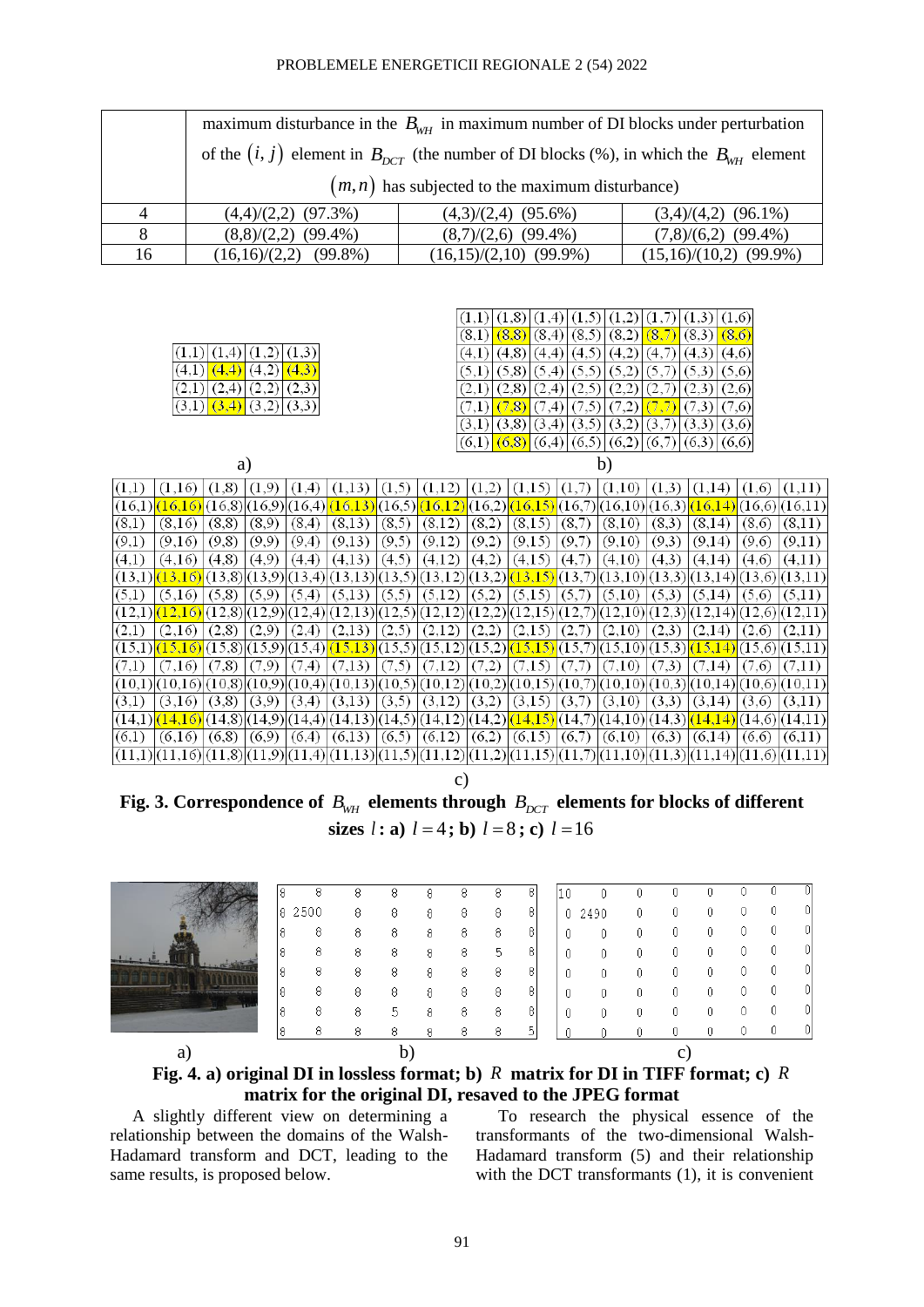to consider their representation using row vectors.

Consider row vectors V and Y of length  $N^2$ that are the result of sequential concatenation of rows of matrices *W* and *X* (5) of size  $N \times N$ , respectively. In this case, the following statement takes place.

**Statement 1.** Transformants of twodimensional Walsh-Hadamard transform (5) and DCT (1) when represented as a row vector can be found using the following relation

$$
V = YA_{1}, \qquad (9)
$$

where  $A_1$  is the matrix of order  $N^2$ , the elements of which are the coefficients near  $x_{i,j}$  elements of the matrix *X* after the expansion of the product  $(1)$  or  $(5)$ .

The proof of **Statement 1** is obvious.

Moreover, in the case of using the twodimensional Walsh-Hadamard transform (5), the following is true.

**Statement 2.** In the case of the twodimensional Walsh-Hadamard transform, the matrix  $A_1$  coincides with the Walsh-Hadamard matrix  $H_{N^2}$  of order  $N^2$ , constructed in accordance with Sylvester's construction (4) up to a coefficient  $\frac{1}{\sqrt{2}}$  $\frac{1}{N}$ .

To prove the **Statement 2**, we use the definitions of the one-dimensional and twodimensional Walsh-Hadamard transform in terms of the complete binary code  $b_i(k)$  of length *n*, where  $i = 0, 1, ..., n - 1$ ,  $n = \log_2 N$ ,  $k = 0, 1, \ldots, N - 1$ .

In this case, the one-dimensional Walsh-Hadamard transform of the vector  $Y$  is specified using the following relation

$$
V_{\omega} = \sum_{x=0}^{N-1} Y_x (-1)^{\sum_{i=0}^{n-1} b_i(x) b_i(\omega)}, \qquad (10)
$$

where the sum  $\sum_{n=1}^{\infty}$  $\sum_{i=0}^{n-1} b_i(x) b_i(\omega)$  $\sum_{i=0}^{n} c_i (x_i) c_i$  $\sum_{i=1}^{n} b_i(x) b_i(\omega)$  is the dot product of the codewords of the complete code with numbers  $x$  and  $\omega$ .

The relation defining the two-dimensional Walsh-Hadamard transform of the matrix *X* has the form

$$
W_{u,v} = \frac{1}{N} \sum_{x=0}^{N-1} \sum_{y=0}^{N-1} X_{x,y} \left[ (-1)^{\sum_{i=0}^{n-1} b_i(x) b_i(u) + b_i(y) b_i(v)} \right]. (11)
$$

Let us rewrite expression (11) with respect to row vectors *V* and *Y* , obtained as a result of row-by-row concatenation of matrices *W* and *X*

$$
V_w =
$$
  
=  $\frac{1}{N} \sum_{z=0}^{N^2-1} Y_z \cdot (-1)^{\sum_{i=0}^{n-1} b_i (z//N) b_i (w//N) + b_i (z \mod N) b_i (w \mod N)}$ , (12)

where  $z = 0, 1, ..., N^2 - 1$ , and the symbol // denotes an integer division operation.

In expression (12), the part of the expression under the sum  $b_i(z // N) b_i(w // N)$  defines the duplication of the dot product of the codewords of the complete code with numbers  $\overline{z}$  and  $\overline{w}$  *N* times (equivalent to the low-frequency part of the complete code of length  $n' = \log_2 N^2 = 2\log_2 N$ , while the part of the expression under the sum  $b_i(z \mod N) b_i(w \mod N)$ leads to the formation of the dot product of the codewords of the complete code with numbers *z* and  $W$  each time the value of  $Z$  changes (equivalent to the high-frequency part of the full code of length  $n' = \log_2 N^2 = 2\log_2 N$ ).

Thus, in expression (12), the sum 1  $\sum_{i=0}^{n-1} b_i(z // N) b_i(w// N) + b_i(z \mod N) b_i(w \mod N)$  $\sum_{i=0}^{N} v_i(x_i + 1) v_i(x_i + 1) + v_i(x_i + 1) v_i(x_i)$  $\sum_{i=1}^{n}$ *b*<sub>*z*</sub> (*z* / *N*)*b*<sub>*z*</sub> (*w*) *W*)*t*<sub>*z*</sub> (*w*)*p*<sub>*z*</sub> (*w*) *mod N*  $\sum_{i=0} b_i(z / N) b_i(w / N) + b_i(z \mod N) b_i(w \mod N)$  is equivalent to the sum  $\sum_{n=1}^{\infty}$  $\sum_{i=0}^{n-1}b_i(x)b_i(\omega)$  $\sum_{i=0}^{n} e_i(x) e_i$  $\sum_{i=1}^{n'-1} b_i(x)b_i(\omega)$  in expression (10) of the one-dimensional Walsh-Hadamard transform using the complete code  $b_i(k)$ ,  $k = 0, 1, \dots, N^2 - 1$  with the codeword length  $n' = 2\log_2 N$ , while the two-dimensional Walsh-Hadamard transform of the matrix *X* corresponds, up to a coefficient  $\frac{1}{1}$  $\frac{1}{N}$ , to the onedimensional Walsh-Hadamard transform of the vector *Y* , which is formed by a sequential concatenation of matrix *X* rows, which proves the **Statement 2**.

Let us also consider a specific example of the operation of **Statement 2** using the direct expansion of the product (5), which, for example, we perform for matrices  $W, X, H<sub>4</sub>$  of order  $N = 4$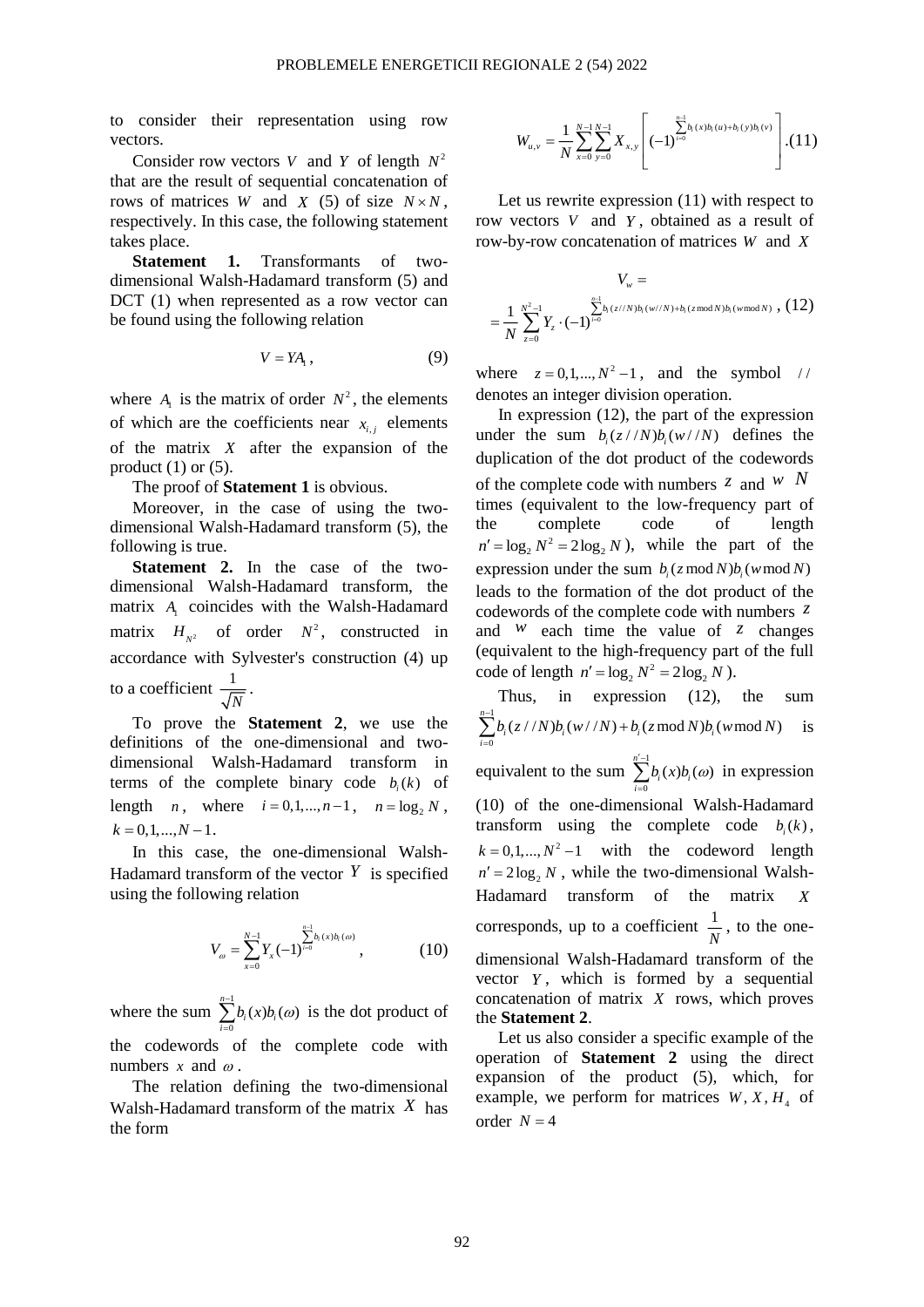11 12 13 14 21 22 23 24 31 32 33 34 41 42 43 44 11 12 13 14 21 22 23 24 11 1 31 32 33 34 41 42 43 44 1 1 *T N N x x x x x x x x W H XH N x x x x x x x x x x x x x x x x x x x x x x x x x x N* 2 13 14 21 22 23 24 31 32 33 34 41 42 43 44 11 12 13 14 21 22 23 24 11 12 13 14 21 22 23 24 31 32 33 34 41 42 43 44 31 32 33 34 41 42 43 44 11 12 13 1 *x x x x x x x x x x x x x x x x x x x x x x x x x x x x x x x x x x x x x x x x x x x x x x x x x x* 4 21 22 23 24 11 12 13 14 21 22 23 24 31 32 33 34 41 42 43 44 31 32 33 34 41 42 43 44 11 12 13 14 21 22 23 24 11 12 13 14 21 2 31 32 33 34 41 42 43 44 *x x x x x x x x x x x x x x x x x x x x x x x x x x x x x x x x x x x x x x x x x x x x x x x x x x* 2 23 24 31 32 33 34 41 42 43 44 11 12 13 14 21 22 23 24 11 12 13 14 21 22 23 24 31 32 33 34 41 42 43 44 31 32 33 34 41 42 43 44 11 12 13 14 21 *x x x x x x x x x x x x x x x x x x x x x x x x x x x x x x x x x x x x x x x x x x x x x x x* 22 23 24 11 12 13 14 21 22 23 24 31 32 33 34 41 42 43 44 31 32 33 34 41 42 43 44 11 12 13 14 21 22 23 24 11 12 13 14 21 22 23 31 32 33 34 41 42 43 44 *x x x x x x x x x x x x x x x x x x x x x x x x x x x x x x x x x x x x x x x x x x x x x x x x x x* 24 31 32 33 34 41 42 43 44 11 12 13 14 21 22 23 24 11 12 13 14 21 22 23 24 31 32 33 34 41 42 43 44 31 32 33 34 41 42 43 44 *x x x x x x x x x x x x x x x x x x x x x x x x x x x x x x x x x x x x x x x x x* (13)

Performing sequential concatenation of the rows of matrices *W* and *X* , as well as writing down the coefficients near the elements  $x_{ij}$  in the resulting matrix of expression (13), it is not difficult to rewrite expression (5) with respect to vectors *V* and *Y* of length  $N^2$ 

$$
V = \begin{bmatrix} w_{11} \\ w_{12} \\ w_{13} \\ w_{14} \\ w_{22} \\ w_{23} \\ w_{31} \\ w_{32} \\ w_{33} \\ w_{34} \\ w_{44} \\ w_{45} \\ w_{44} \\ w_{45} \\ w_{44} \\ w_{45} \\ w_{44} \\ w_{45} \\ w_{44} \\ w_{45} \\ w_{44} \\ w_{45} \\ w_{44} \\ w_{45} \\ w_{46} \\ w_{47} \\ w_{48} \\ w_{44} \\ w_{45} \\ w_{46} \\ w_{47} \\ w_{48} \\ w_{44} \\ w_{45} \\ w_{46} \\ w_{47} \\ w_{48} \\ w_{49} \\ w_{44} \\ w_{45} \\ w_{46} \\ w_{47} \\ w_{48} \\ w_{49} \\ w_{44} \\ w_{45} \\ w_{46} \\ w_{47} \\ w_{48} \\ w_{49} \\ w_{44} \\ w_{45} \\ w_{46} \\ w_{47} \\ w_{48} \\ w_{49} \\ w_{44} \\ w_{45} \\ w_{46} \\ w_{47} \\ w_{48} \\ w_{49} \\ w_{44} \\ w_{45} \\ w_{46} \\ w_{47} \\ w_{48} \\ w_{49} \\ w_{44} \\ w_{45} \\ w_{46} \\ w_{47} \\ w_{48} \\ w_{49} \\ w_{40} \\ w_{47} \\ w_{48} \\ w_{49} \\ w_{40} \\ w_{47} \\ w_{48} \\ w_{49} \\ w_{40} \\ w_{47} \\ w_{48} \\ w_{49} \\ w_{40} \\ w_{47} \\ w_{48} \\ w_{49} \\ w_{40} \\ w_{47} \\ w_{48} \\ w_{49} \\ w_{40} \\ w_{47} \\ w_{48} \\ w_{49} \\ w_{40} \\ w_{47} \\ w_{48} \\ w_{49} \\ w_{40} \\ w_{47} \\ w_{48} \\ w_{49} \\ w_{40} \\ w_{47} \\ w_{48} \\ w_{49} \\ w_{40} \\ w_{47} \\ w_{48} \\ w_{49} \\ w_{40} \\ w_{47} \\ w_{48} \\ w_{49} \\ w_{40} \\ w_{47} \\ w_{48} \\ w_{49} \\ w_{40} \\ w_{47} \\ w_{48} \\ w
$$

Analyzing expressions (13) and (14), we can conclude that each coefficient  $w_{ij}$  of the matrix of Walsh-Hadamard transformants shows the degree of "presence" in the *X* matrix of one or another frequency component, which represent all possible superpositions of rows of the original Walsh-Hadamard matrix  $H_4$ . In this case, in view of the structural features of the Walsh-Hadamard matrices, these superpositions coincide with the rows of the Walsh-Hadamard matrix of order  $N^2$ , i.e. in our case  $H_{16}$ .

This is not true for DCT matrices, i.e. for a given matrix  $C_N$ , the matrix  $A_1$  does not correspond to the DCT matrix of order  $N^2$ , in other words  $A_1 \neq C_{N^2}$ . However, performing calculations similar to those performed in (13), it is not difficult to find a matrix  $A_1$  for DCT as well.

Thus, as in the case of the Walsh-Hadamard transform, expression (1) can be rewritten with respect to row vectors  $P$  and  $Y$  of length  $N^2$ obtained by sequential concatenation of the rows of matrices *S* and *X* , respectively.

Next, consider a specific example based on the DCT matrix of order  $N = 4$  constructed in accordance with (2)

$$
C_4 = \begin{bmatrix} 0.5 & 0.5 & 0.5 & 0.5 \\ 0.65 & 0.27 & -0.27 & -0.65 \\ 0.5 & -0.5 & -0.5 & 0.5 \\ 0.27 & -0.65 & 0.65 & -0.27 \end{bmatrix},
$$
(15)

for which we find a matrix  $A_1$ , after which we rewrite expression (1) with respect to row vectors *P* and *Y*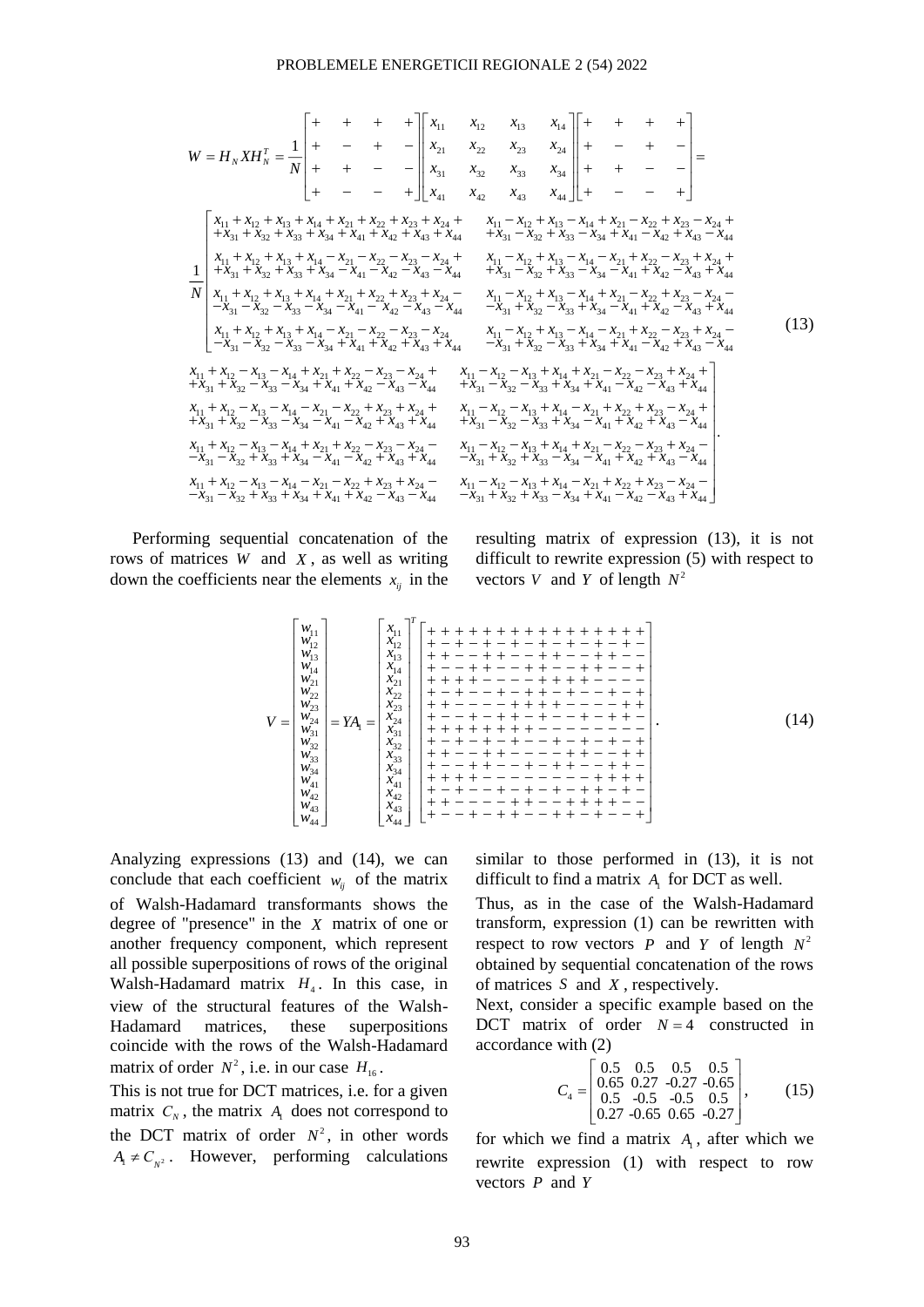| $S_{11}$<br>$x_{11}$<br>$S_{12}$<br>$x_{12}$<br>$x_{13}$<br>$S_{13}$<br>$S_{14}$<br>$x_{14}$<br>$S_{21}$<br>$x_{21}$<br>$S_{22}$<br>$x_{22}$<br>$S_{23}$<br>$x_{23}$<br>$s_{24}$<br>$x_{24}$<br>$P =$<br>$= YA_{1} =$<br>$\bar{x}_{31}$<br>$\bar{x}_{32}$<br>$\bar{x}_{33}$<br>$S_{31}S_{32}$<br>$S_{33}$<br>$\frac{x_{34}}{x_{41}}$<br>$S_{34}$<br>$S_{41}$<br>$\boldsymbol{S}_{42}$<br>$x_{42}$<br>$S_{43}$<br>$x_{43}$<br>$x_{44}$<br>$S_{44}$ | 0.25<br>0.33<br>0.25<br>0.14<br>0.33<br>0.43<br>0.33<br>0.18<br>0.25<br>.25<br>0.18<br>$-0.33$<br>0.14<br>$-0.33$<br>–0.43<br>$0.25$<br>0.25<br>0.25<br>0.25<br>0.25<br>0.25<br>$\begin{array}{c} 0.33 \\ 0.33 \\ 0.14 \end{array}$<br>0.33<br>$-0.18$<br>$-0.33$<br>$-0.14$<br>0.43<br>$-0.33$<br>$\overline{33}$<br>$-0.14$<br>$-0.43$<br>$\Omega$<br>$-0.18$<br>0.33<br>0.14<br>0.18<br>14<br>0.07<br>$\Omega$<br>$-0.33$<br>0.14<br>0.14<br>0.<br>.07<br>14<br>-0<br>18<br>0.33<br>0.14<br>$-0.14$<br>.07<br>14<br>18<br>$-0$<br>0<br>$0.25$<br>0.25<br>0.25<br>0.25<br>0.25<br>0.25<br>0.25<br>0.25<br>$-0.33$<br>$-0.14$<br>0.14<br>.18<br>$\Omega$<br>$-0.07$<br>$-0$<br>14<br>$0.\overline{3}\overline{3}$<br>18<br>0.14<br>14<br>14<br>07<br>-0<br>$-0$<br>$-0$<br>-0<br>$\overset{0.14}{-0.14}$<br>$-0.33$<br>0.33<br>14<br>$-0.07$<br>$\theta$ .<br>18<br>14<br>0.<br>14<br>0.<br>.07<br>14<br>$-\dot{0}$ .<br>18<br>$-0.33$<br>$-0.14$<br>$-0.14$<br>$\overline{0.18}$<br>$\overline{0.43}$<br>0.07<br>$-0.14$<br>0.33<br>$\begin{array}{c} -0.33 \\ -0.33 \\ -0.33 \\ -0.33 \end{array}$<br>33<br>0.14<br>$-0$<br>$-0.18$<br>$-0$<br>$\begin{array}{c} -0.33 \\ 0.33 \end{array}$<br>$-0.18$<br>.33<br>0.14<br>0.43<br>$\theta$ .<br>$0.25$<br>$0.25$<br>0.33<br>$-0.14$<br>0.18<br>ብ<br>$-0.43$<br>$-0.33$<br>$-0.33$<br>$-0.33$<br>.25<br>$-0.14$<br>0.18<br>0.43<br>$\Omega$                                                                                                                              | (16) |
|---------------------------------------------------------------------------------------------------------------------------------------------------------------------------------------------------------------------------------------------------------------------------------------------------------------------------------------------------------------------------------------------------------------------------------------------------|---------------------------------------------------------------------------------------------------------------------------------------------------------------------------------------------------------------------------------------------------------------------------------------------------------------------------------------------------------------------------------------------------------------------------------------------------------------------------------------------------------------------------------------------------------------------------------------------------------------------------------------------------------------------------------------------------------------------------------------------------------------------------------------------------------------------------------------------------------------------------------------------------------------------------------------------------------------------------------------------------------------------------------------------------------------------------------------------------------------------------------------------------------------------------------------------------------------------------------------------------------------------------------------------------------------------------------------------------------------------------------------------------------------------------------------------------------------------------------------------------------------------------|------|
|                                                                                                                                                                                                                                                                                                                                                                                                                                                   | 0.25<br>0.25<br>0.18<br>0.07<br>0.33<br>0.14<br>0.14<br>0.14<br>0.25<br>$-0.25$<br>$\frac{-0.33}{0.33}$<br>14<br>$-0.18$<br>0.14<br>0.07<br>-0.14<br>$\Omega$<br>$0.25$<br>0.25<br>-0.25<br>-0.25<br>-0.25<br>14<br>$-0$<br>$-0$<br>$-0.07$<br>0.18<br>0.14<br>$-0.14$<br>$\frac{33}{33}$<br>$\overline{14}$<br>$-0.$<br>$-0.33$<br>$-0.33$<br>$-0.33$<br>$-0.33$<br>$0.33$<br>$0.33$<br>$0.33$<br>$\begin{array}{c} -0.18 \\ -0.43 \end{array}$<br>0.14<br>$-0.07$<br>$-0$<br>$\begin{array}{c} -0.14 \\ 0.33 \\ -0.33 \end{array}$<br>$-0.33$<br>$-0.18$<br>$-0$<br>$-0$<br>$-0.18$<br>$\begin{array}{c}\n 0.33 \\  0.33 \\  -0.33 \\  -0.33 \\  -0.33\n \end{array}$<br>14<br>0.43<br>$-0$<br><sup>14</sup><br>0.18<br>$-0.43$<br>0.<br>$\overline{14}$<br>$-0.25$<br>$-0.25$<br>$-0.25$<br>33<br>0.<br>0.43<br>$0.18$<br>$0.18$<br>$-0.$<br>$\Omega$<br>$\overline{33}$<br>$\begin{array}{c} -0.14 \\ 0.33 \\ -0.33 \end{array}$<br>0.43<br>$-0.$<br>$-0$<br>14<br>$-0.43$<br>0.18<br>$-0$<br>$\frac{25}{25}$<br>33<br>$-0.18$<br>0.43<br>$\Omega$<br>14<br>0.14<br>0.33<br>0.33<br>$-0$ .<br>$0.\overline{33}$<br>$-0.18$<br>$-0.43$<br>0.33<br>$\frac{25}{25}$<br>$0.25$<br>$0.25$<br>$0.25$<br>.18<br>14<br>$-0.14$<br>$-0.14$<br>$\Omega$<br>0.<br>$-0$<br>$-0.07$<br>$-0.33$<br>.14<br>$-0.14$<br>$-0.07$<br>0.14<br>0.18<br>$-0$<br>$\theta$ .<br>$\frac{0.25}{0.25}$<br>0.33<br>14<br>$-0.14$<br>$-0.18$<br>$-0$ .<br>0.07<br>0.14<br>$-0$<br>$-0.33$<br>$-0.14$<br>0.25<br>$-0.14$<br>0.18<br>$-0.14$<br>0.07 |      |

Using the obtained one-dimensional representation of the DCT, as well as the twodimensional Walsh-Hadamard transform, we can establish a relationship between the transformants of both transforms. Note, however, that in view of the difference in the nature of the basis functions of the DCT and the Walsh-Hadamard transform, the effect of a change in one or another coefficient in the Walsh-Hadamard transform domain will affect a number of coefficients in the DCT domain, and vice versa.

Nevertheless, research shows that it is possible to establish the coefficients of DCT and the twodimensional Walsh-Hadamard transform, which have the greatest influence on each other.

In accordance with the definition of the sequency [17], we find the values of the number of sign changes  $\eta$  for each row of the matrix  $A_1$  (16), which we calculated for the transformants of the DCT of the matrix of order  $N = 4$ .

Data on the number of sign changes  $\eta$  for rows of matrix  $A<sub>1</sub>$  (16) are presented in Table 3.

*Table 3*

| No.<br>row<br>Οİ      |   | ∼ |             |  |    |   | $\sim$<br>TÛ | -<br>. .<br>$-$ | . .<br>$\overline{\phantom{0}}$ | -<br>- ∸<br>__ | 14 | $\sim$<br>⊥ J | 10                               |
|-----------------------|---|---|-------------|--|----|---|--------------|-----------------|---------------------------------|----------------|----|---------------|----------------------------------|
| 16)<br>$\mathbf{L}_1$ | ν |   | ∸<br>$\sim$ |  | 14 | - |              | 10              | -<br>∸<br>__                    |                |    | . .           | 1 <sub>c</sub><br>$\overline{1}$ |

Analyzing the data presented in the Table 3, and comparing it with the data presented in Table 1, we can establish a correspondence between the sequencies (frequencies) of the basis functions of the DCT and the Walsh-Hadamard transform, thus making a conclusion about which of the

transformants of the Walsh-Hadamard transform leads to the greatest change in certain transformants of the DCT. For convenience, this correspondence will be written as the following expression

11 12 13 14 21 22 23 24 31 32 33 34 41 42 43 44 11 13 14 12 31 33 34 32 41 43 44 42 21 23 24 22 *s s s s s s s s s s s s s s s s w w w w w w w w w w w w w w w w* . (17)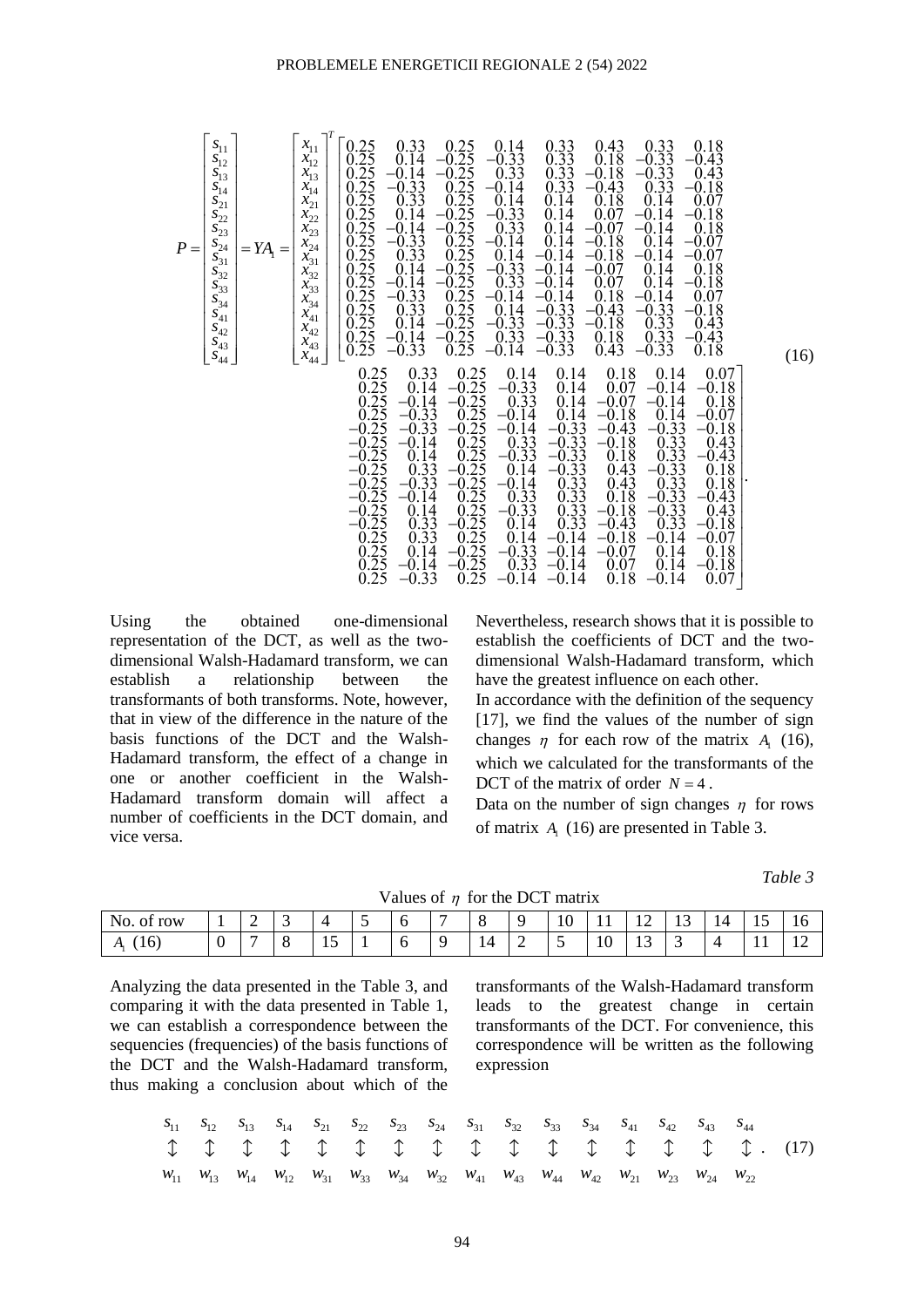The obtained correspondence (17) completely coincides with the results presented in Fig. 2.

Expression (17) allows us to establish a correspondence between the Walsh-Hadamard and DCT transformants, and also shows disturbance of which of the Walsh-Hadamard transformants affect the quality of the original image most of all.

## **III. CONNECTION BETWEEN THE WALSH-HADAMARD TRANSFORM AND THE SINGULAR VALUE DECOMPOSITION OF A MATRIX**

As already noted, formal sufficient conditions for ensuring the reliability of perception of a steganographic message have already been proposed earlier in the domain of singular value (spectral) decomposition (of blocks) of the container matrix [13], according to which the reliability of perception of a steganographic message will be ensured if singular vectors of matrix (blocks of matrix) of the container (eigenvectors of a symmetric matrix), perturbed as a result of the steganographic transformation, correspond to small singular values (small in absolute value eigenvalues of a symmetric matrix (symmetric matrix blocks)) or singular values that have small gaps (eigenvalues of a symmetric matrix (symmetric matrix blocks) that have small absolute gaps). In this case, the smaller the perturbations of the singular values (eigenvalues of the symmetric matrix), gaps (absolute gaps), and the singular values (absolute values of the eigenvalues of the symmetric matrix) that correspond to the perturbed singular vectors (eigenvectors of the symmetric matrix), the greater the probability of observance of the reliability of perception of steganographic messages. Moreover, in the case of applying a sufficient condition to the blocks of the matrix, the blocks are obtained by its standard partitioning [22].

In order of definiteness let us consider a complete set of parameters, which completely determines the DI and consists of a singular values and singular vectors set of non-intersecting DI  $l \times l$ -blocks [13], an arbitrary one of which is *B* . The sufficient condition mentioned above, considering the fact that in the DI (digital video frame) matrix, the singular values are not simply related by the ratio:  $\sigma_1 \ge \sigma_2 \ge ... \ge \sigma_l \ge 0$ , but this ratio can be clarified

$$
\sigma_1 \gg \sigma_2 \geq \dots \geq \sigma_l \geq 0, \tag{18}
$$

in this case, the gap is calculated by the formula [21]:  $\frac{v \cdot v}{\partial p}$   $\left(i, B\right) = \min_{j \neq i} \left| \sigma_i - \sigma_j \right|$ , in accordance with which which

 $svdgap(1, B) = \sigma_1 - \sigma_2 \gg svdgap(i, B), i > 1,$ , in this case, the gap of the smallest singular value can be significantly less than one (up to comparability with 0), which leads to the fact that the singular values mentioned in the sufficient condition is the lowest singular value. Consider the singular value decomposition of the matrix  $\hat{B}$  in the form of outer products [21]

$$
B=\sum_{i=1}^l \sigma_i u_i v_i^T, \qquad (19)
$$

giving a representation of  $\overline{B}$  in the form of a sum of matrices of rank equal to one, each of which corresponds to its own singular triple  $(\sigma_i, u_i, v_i)$ . Taking this into account, as well as (18), the above sufficient condition can be formulated in a slightly different form: the reliability of perception of the steganographic message will be ensured in the case when, in the formal representation of the steganographic transformation in the domain of singular value decomposition of matrix blocks, this is expressed in a perturbation in matrices of rank equal to one corresponding to the smallest singular value in (19).

It should be noted that under a sufficient condition formulated in the domain of the singular value decomposition of a matrix, we do not have such a clear separation by frequency components as in the domain of DCT or Fourier transform, since each singular triple (and the corresponding matrix of rank one) carries information about all frequencies, but in varying degrees. So, the singular triples, corresponding to the minimum / maximum / average singular values, correspond mainly to the high-frequency / low-frequency / mid-frequency components. The separation of frequencies between singular triples is "softer" than directly in the frequency domain, which gives advantages in steganography [13].

It can be assumed that the absence of a clear division into frequencies will lead to a "softer" correspondence between the singular triples of the matrix and the elements of the Walsh-Hadamard transformants, and will give an opportunity for "greater maneuver" in the process of steganographic transformation, without impairing the reliability of perception of the steganographic message, expanding the possible transformation area.

For confirmation, a computational experiment was performed, in which many of the DI indicat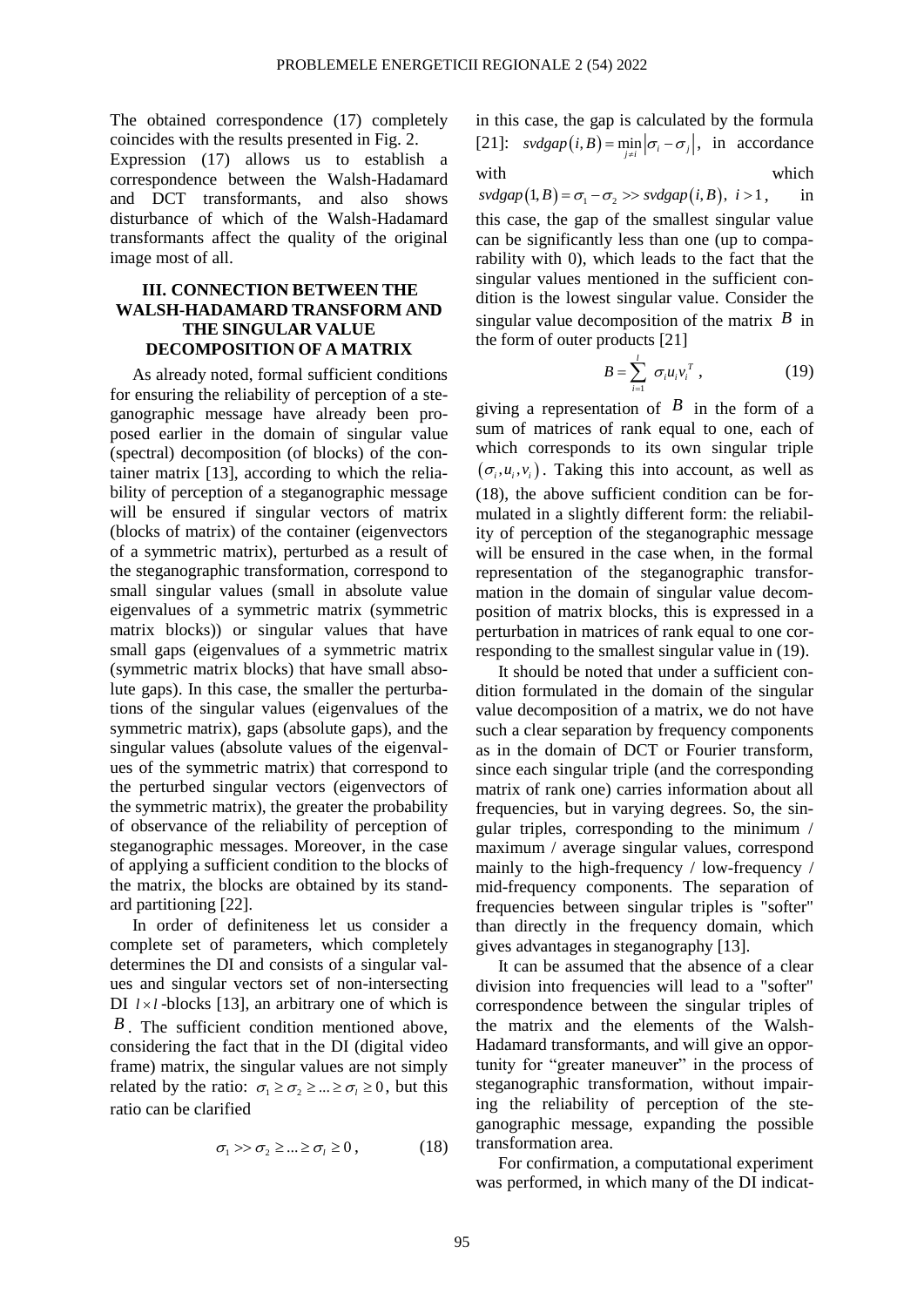ed above were involved. During the experiment, perturbations were introduced into the matrix  $\sigma_4 u_4 v_4^T$  (for blocks of size 4×4), into matrices  $\sigma_7 u_7 v_7^T$  and  $\sigma_8 u_8 v_8^T$  (for blocks of size 8×8), and into matrices  $\sigma_i u_i v_i^T$ ,  $i \in \{13, 14, 15, 16\}$  (for blocks of size  $16\times16$ ). As a result, the area of possible disturbance of the DI blocks in the Walsh-Hadamard transform domain was expanded, which makes it possible to preserve the

reliability of perception of the steganographic message (Fig. 5).

The resulting situation is absolutely natural. An additional expansion of the area of possible disturbance without violating the reliability of perception occurs, in fact, due to the use of elements that can already be attributed to those that correspond to the mid-frequency component, which, as it is known, with a significant probability does not violate the reliability of perception.

 $(1,1) (1,8) (1,4) (1,5) (1,2) (1,7) (1,3) (1,6)$ 

| (1,2)<br>(1,3)<br>$(1,1)$ $(1,4)$<br>(4,3)<br>$(4,1)$ $(4,4)$<br>(4,2)<br>(2,3)<br>$(2,1)$ (2,4)<br>(2,2)<br>(3,2)<br>(3,3)<br>$(3,1)$ $(3,4)$ | $(8,1)$ $(8,8)$ $(8,4)$ $(8,5)$ $(8,2)$ $(8,7)$ $(8,3)$ $(8,6)$<br>$(4,8)$ $(4,4)$<br>(4,2)<br>(4,7)<br>(4,5)<br>(4,3)<br>(4,6)<br>(4,1)<br>$(5,8)$ $(5,4)$ $(5,5)$<br>(5,2)<br>(5,7)<br>(5,6)<br>(5,1)<br>(5,3)<br>$(2,8)$ $(2,4)$<br>(2,5)<br>(2,6)<br>(2,2)<br>(2,7)<br>(2,3)<br>(2,1)<br>(7,6)<br>$(7,8)$ $(7,4)$<br>(7,5)<br>(7,2)<br>(7,7)<br>(7,1)<br>(7,3)<br>(3,5)<br>(3,2)<br>(3,1)<br>$(3,8)$ $(3,4)$<br>(3,7)<br>$(3,3)$ $(3,6)$<br>$(6,1)$ $(6,8)$ $(6,4)$ $(6,5)$<br>$(6,2)$ $(6,7)$<br>$(6,3)$ $(6,6)$ |
|------------------------------------------------------------------------------------------------------------------------------------------------|-----------------------------------------------------------------------------------------------------------------------------------------------------------------------------------------------------------------------------------------------------------------------------------------------------------------------------------------------------------------------------------------------------------------------------------------------------------------------------------------------------------------------|
| a)                                                                                                                                             | b)                                                                                                                                                                                                                                                                                                                                                                                                                                                                                                                    |
| (1,9)                                                                                                                                          | (1,10)                                                                                                                                                                                                                                                                                                                                                                                                                                                                                                                |
| (1,1)                                                                                                                                          | (1,3)                                                                                                                                                                                                                                                                                                                                                                                                                                                                                                                 |
| (1,8)                                                                                                                                          | (1,2)                                                                                                                                                                                                                                                                                                                                                                                                                                                                                                                 |
| (1,13)                                                                                                                                         | (1,15)                                                                                                                                                                                                                                                                                                                                                                                                                                                                                                                |
| (1,5)                                                                                                                                          | (1,7)                                                                                                                                                                                                                                                                                                                                                                                                                                                                                                                 |
| (1,12)                                                                                                                                         | (1,14)                                                                                                                                                                                                                                                                                                                                                                                                                                                                                                                |
| (1,16)                                                                                                                                         | (1,11)                                                                                                                                                                                                                                                                                                                                                                                                                                                                                                                |
| (1,4)                                                                                                                                          | (1,6)                                                                                                                                                                                                                                                                                                                                                                                                                                                                                                                 |
| (16,1)<br>$ (16,16)(16,8)(16,9)(16,4)(16,13)(16,5)(16,12)$                                                                                     | $(16,2)$ $(16,15)$ $(16,7)$ $(16,10)$ $(16,3)$ $(16,14)$ $(16,6)$ $(16,11)$                                                                                                                                                                                                                                                                                                                                                                                                                                           |
| (8,5)                                                                                                                                          | (8,2)                                                                                                                                                                                                                                                                                                                                                                                                                                                                                                                 |
| (8,1)                                                                                                                                          | (8,15)                                                                                                                                                                                                                                                                                                                                                                                                                                                                                                                |
| (8,16)                                                                                                                                         | (8,7)                                                                                                                                                                                                                                                                                                                                                                                                                                                                                                                 |
| (8,8)                                                                                                                                          | (8,10)                                                                                                                                                                                                                                                                                                                                                                                                                                                                                                                |
| (8,9)                                                                                                                                          | (8,3)                                                                                                                                                                                                                                                                                                                                                                                                                                                                                                                 |
| (8,4)                                                                                                                                          | (8,14)                                                                                                                                                                                                                                                                                                                                                                                                                                                                                                                |
| (8,13)                                                                                                                                         | (8,6)                                                                                                                                                                                                                                                                                                                                                                                                                                                                                                                 |
| (8,12)                                                                                                                                         | (8,11)                                                                                                                                                                                                                                                                                                                                                                                                                                                                                                                |
| (9,13)                                                                                                                                         | (9,2)                                                                                                                                                                                                                                                                                                                                                                                                                                                                                                                 |
| (9,5)                                                                                                                                          | (9,15)                                                                                                                                                                                                                                                                                                                                                                                                                                                                                                                |
| (9,1)                                                                                                                                          | (9,7)                                                                                                                                                                                                                                                                                                                                                                                                                                                                                                                 |
| (9,16)                                                                                                                                         | (9,3)                                                                                                                                                                                                                                                                                                                                                                                                                                                                                                                 |
| (9,8)                                                                                                                                          | (9,11)                                                                                                                                                                                                                                                                                                                                                                                                                                                                                                                |
| (9,9)                                                                                                                                          | (9,10)                                                                                                                                                                                                                                                                                                                                                                                                                                                                                                                |
| (9,4)                                                                                                                                          | (9,14)                                                                                                                                                                                                                                                                                                                                                                                                                                                                                                                |
| (9,12)                                                                                                                                         | (9,6)                                                                                                                                                                                                                                                                                                                                                                                                                                                                                                                 |
| (4,1)                                                                                                                                          | (4,2)                                                                                                                                                                                                                                                                                                                                                                                                                                                                                                                 |
| (4,13)                                                                                                                                         | (4,15)                                                                                                                                                                                                                                                                                                                                                                                                                                                                                                                |
| (4,5)                                                                                                                                          | (4,7)                                                                                                                                                                                                                                                                                                                                                                                                                                                                                                                 |
| (4,8)                                                                                                                                          | (4,3)                                                                                                                                                                                                                                                                                                                                                                                                                                                                                                                 |
| (4,9)                                                                                                                                          | (4,11)                                                                                                                                                                                                                                                                                                                                                                                                                                                                                                                |
| (4,12)                                                                                                                                         | (4,10)                                                                                                                                                                                                                                                                                                                                                                                                                                                                                                                |
| (4,16)                                                                                                                                         | (4,14)                                                                                                                                                                                                                                                                                                                                                                                                                                                                                                                |
| (4,4)                                                                                                                                          | (4,6)                                                                                                                                                                                                                                                                                                                                                                                                                                                                                                                 |
| (13,5)<br>(13.1)<br> (13,16) (13,8) <br>(13,9)(13,4)(13,13)<br>(13,12)                                                                         | (13,2)(13,15)<br>(13,7)<br>(13,10)(13,3)(13,14)(13,6)(13,11)                                                                                                                                                                                                                                                                                                                                                                                                                                                          |
| (5,5)                                                                                                                                          | (5,11)                                                                                                                                                                                                                                                                                                                                                                                                                                                                                                                |
| (5,1)                                                                                                                                          | (5,2)                                                                                                                                                                                                                                                                                                                                                                                                                                                                                                                 |
| (5,8)                                                                                                                                          | (5,15)                                                                                                                                                                                                                                                                                                                                                                                                                                                                                                                |
| (5,9)                                                                                                                                          | (5,7)                                                                                                                                                                                                                                                                                                                                                                                                                                                                                                                 |
| (5,4)                                                                                                                                          | (5,3)                                                                                                                                                                                                                                                                                                                                                                                                                                                                                                                 |
| (5,13)                                                                                                                                         | (5,14)                                                                                                                                                                                                                                                                                                                                                                                                                                                                                                                |
| (5,12)                                                                                                                                         | (5,6)                                                                                                                                                                                                                                                                                                                                                                                                                                                                                                                 |
| (5,16)                                                                                                                                         | (5,10)                                                                                                                                                                                                                                                                                                                                                                                                                                                                                                                |
| (12,1)<br>(12, 4)<br>(12, 13)<br>(12,5)<br>(12,12)<br>(12,8)<br>(12,9)<br>(12.16)                                                              | (12,15)<br>$(12,10)$ $(12,3)$ $(12,14)$ $(12,6)$ $(12,11)$<br>(12,7<br>(12,2)                                                                                                                                                                                                                                                                                                                                                                                                                                         |
| (2,9)                                                                                                                                          | (2,11)                                                                                                                                                                                                                                                                                                                                                                                                                                                                                                                |
| (2,5)                                                                                                                                          | (2,2)                                                                                                                                                                                                                                                                                                                                                                                                                                                                                                                 |
| (2,12)                                                                                                                                         | (2,15)                                                                                                                                                                                                                                                                                                                                                                                                                                                                                                                |
| $_{(2,1)}$                                                                                                                                     | (2,7)                                                                                                                                                                                                                                                                                                                                                                                                                                                                                                                 |
| (2,8)                                                                                                                                          | (2,3)                                                                                                                                                                                                                                                                                                                                                                                                                                                                                                                 |
| (2,4)                                                                                                                                          | (2,14)                                                                                                                                                                                                                                                                                                                                                                                                                                                                                                                |
| (2,13)                                                                                                                                         | (2,10)                                                                                                                                                                                                                                                                                                                                                                                                                                                                                                                |
| (2,16)                                                                                                                                         | (2,6)                                                                                                                                                                                                                                                                                                                                                                                                                                                                                                                 |
| (15,13)<br>(15,5)<br>(15, 12)<br>(15,1)<br>(15,16)<br>(15,8)<br>(15,9)<br>(15,4)                                                               | (15,2)<br>(15,15)<br>(15,10)<br>(15,3)(15,14)<br>(15,11)<br>(15,7)<br>(15,6)                                                                                                                                                                                                                                                                                                                                                                                                                                          |
| (7,5)                                                                                                                                          | (7,11)                                                                                                                                                                                                                                                                                                                                                                                                                                                                                                                |
| (7,1)                                                                                                                                          | (7,2)                                                                                                                                                                                                                                                                                                                                                                                                                                                                                                                 |
| (7,8)                                                                                                                                          | (7,15)                                                                                                                                                                                                                                                                                                                                                                                                                                                                                                                |
| (7,9)                                                                                                                                          | (7,7)                                                                                                                                                                                                                                                                                                                                                                                                                                                                                                                 |
| (7,13)                                                                                                                                         | (7,3)                                                                                                                                                                                                                                                                                                                                                                                                                                                                                                                 |
| (7,12)                                                                                                                                         | (7,10)                                                                                                                                                                                                                                                                                                                                                                                                                                                                                                                |
| (7,16)                                                                                                                                         | (7,14)                                                                                                                                                                                                                                                                                                                                                                                                                                                                                                                |
| (7,4)                                                                                                                                          | (7,6)                                                                                                                                                                                                                                                                                                                                                                                                                                                                                                                 |
| $(10,16)(10,8)(10,9)(10,4)(10,13)(10,5)$<br>(10,1)                                                                                             | $ (10,12)(10,2)(10,15)(10,7)(10,10)(10,3)(10,14)(10,6)(10,11)$                                                                                                                                                                                                                                                                                                                                                                                                                                                        |
| (3,5)                                                                                                                                          | (3,15)                                                                                                                                                                                                                                                                                                                                                                                                                                                                                                                |
| (3,1)                                                                                                                                          | (3,7)                                                                                                                                                                                                                                                                                                                                                                                                                                                                                                                 |
| (3,8)                                                                                                                                          | (3,11)                                                                                                                                                                                                                                                                                                                                                                                                                                                                                                                |
| (3,9)                                                                                                                                          | (3,2)                                                                                                                                                                                                                                                                                                                                                                                                                                                                                                                 |
| (3,13)                                                                                                                                         | (3,3)                                                                                                                                                                                                                                                                                                                                                                                                                                                                                                                 |
| (3,12)                                                                                                                                         | (3,14)                                                                                                                                                                                                                                                                                                                                                                                                                                                                                                                |
| (3,4)                                                                                                                                          | (3,10)                                                                                                                                                                                                                                                                                                                                                                                                                                                                                                                |
| (3,16)                                                                                                                                         | (3,6)                                                                                                                                                                                                                                                                                                                                                                                                                                                                                                                 |
| $(14,16)(14,8)(14,9)(14,4)(14,13)(14,5)$<br>(14,12)<br>(14,1)                                                                                  | $(14,2)$ [(14,15)](14,7)](14,10)](14,3)](14,14)](14,6)](14,11)                                                                                                                                                                                                                                                                                                                                                                                                                                                        |
| (6,12)                                                                                                                                         | (6,2)                                                                                                                                                                                                                                                                                                                                                                                                                                                                                                                 |
| (6,1)                                                                                                                                          | (6,15)                                                                                                                                                                                                                                                                                                                                                                                                                                                                                                                |
| (6,8)                                                                                                                                          | (6,7)                                                                                                                                                                                                                                                                                                                                                                                                                                                                                                                 |
| (6,9)                                                                                                                                          | (6,10)                                                                                                                                                                                                                                                                                                                                                                                                                                                                                                                |
| (6,13)                                                                                                                                         | (6,3)                                                                                                                                                                                                                                                                                                                                                                                                                                                                                                                 |
| (6,5)                                                                                                                                          | (6,11)                                                                                                                                                                                                                                                                                                                                                                                                                                                                                                                |
| (6,16)                                                                                                                                         | (6,14)                                                                                                                                                                                                                                                                                                                                                                                                                                                                                                                |
| (6,4)                                                                                                                                          | (6,6)                                                                                                                                                                                                                                                                                                                                                                                                                                                                                                                 |
| $ (11,16)(11,8)(11,9)(11,4)(11,13)(11,5)$<br>(11,1)                                                                                            | $ (11,12)(11,2)(11,15)(11,7)(11,10)(11,3)(11,14)(11,6)(11,11)$                                                                                                                                                                                                                                                                                                                                                                                                                                                        |

## c)

**Fig. 5. Localization of the area of possible disturbance as a result of the steganographic transformation in the Walsh-Hadamard transform domain for**  *<sup>l</sup> <sup>l</sup>* **-blocks of the DI: a**)  $l = 4$ ; **b**)  $l = 8$ ; **c**)  $l = 16$ 

## **IV. A SUFFICIENT CONDITION FOR ENSURING THE RELIABILITY OF PERCEPTION OF A STEGANOGRAPHIC MESSAGE**

Based on the results obtained in this paper, we can formulate *a sufficient condition for ensuring the reliability of perception of the steganographic message*. To ensure the reliability of perception of the steganographic message, it is sufficient to embed additional information in such a way that in the Walsh-Hadamard transform domain, its result would be a disturbance of

the elements, the localization of which is shown in Fig. 5 for  $l \times l$ -blocks of size  $l \in \{4, 8, 16\}$ , while the embedding process itself can be implemented not only directly in the Walsh-Hadamard transform domain, but also in any other domain of the container (spatial, transformation). If it is necessary to use blocks of a different size, it is recommended to perform embedding to the DI in such a way that the result would be a perturbation of the elements in the Walsh-Hadamard transform domain within the boundaries of the second column and the second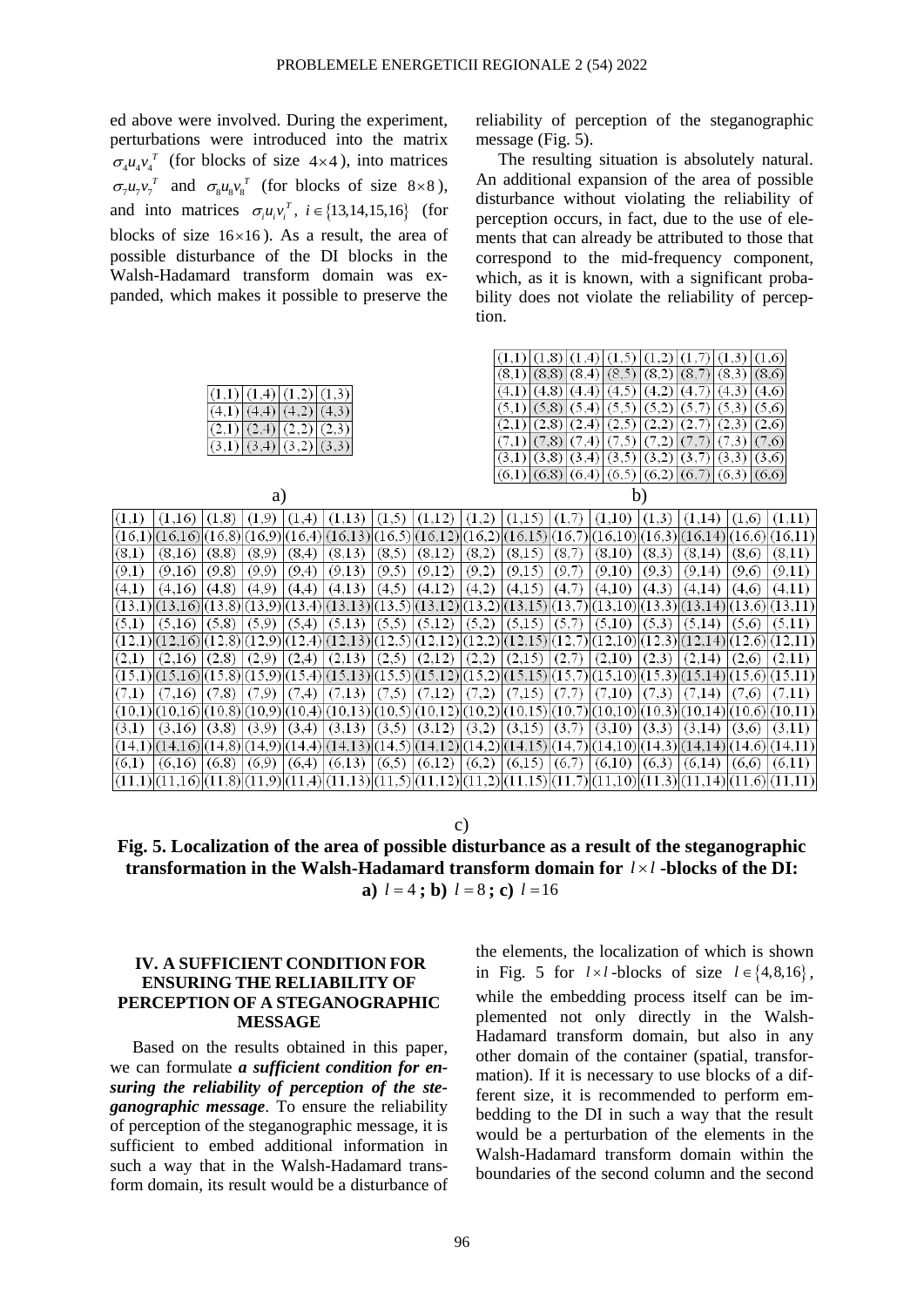row of the transformant matrix. For a more accurate localization of possible disturbances, it is necessary to perform additional research considering **Condition A**.

For practical verification of the obtained sufficient condition, a computational experiment was performed, in which DI from the previously listed bases were involved. Perturbations were introduced into the block matrix in the WalshHadamard transform domain. The perturbations of each element were taken from the set  $\{+1,-1\}$ , considering the fact that during organizing a covert communication channel, additional information, as a rule, is a binary sequence. The experiment was performed for blocks of size 8 8 . The results are presented in Table 4.

*Table 4*

| ⊞.<br>Perturbed block elements<br>the Walsh-Hadamard<br>domain<br>transform | (2,2) | $(2,6)$ & $(6,2)$ | $\circ$<br>(2,8)/(8,2) | $(2,4)$ & $(4,2)$ | $(2,2)$ & $(2,8)$ & $(8,2)$ & $(2,6)$ &<br>$\&(6,2)\&(2,4)\&(4,2)$ | (6, 6) | (8, 8) | $(6,8)$ & $(8,6)$ & $(8,8)$<br>$(6,6)$ & | ళ<br>ତ୍<br>$,6)$ &<br>ళ<br>$\tilde{\mathcal{C}}$<br>$\infty$<br>$\infty$<br>$\tilde{\Omega}$<br>ન્છે<br>ళ<br>$\mathcal{S}$<br>$, 8)$ & $(8.$<br>∞<br>$\&$ (8)<br>७<br>$\mathbf{\sim}$<br>ઍ<br>$\infty$<br>$\overline{C}$<br>$\&(6,6)$<br>$(2,2)$ &<br>$\circ$<br>ళ |
|-----------------------------------------------------------------------------|-------|-------------------|------------------------|-------------------|--------------------------------------------------------------------|--------|--------|------------------------------------------|--------------------------------------------------------------------------------------------------------------------------------------------------------------------------------------------------------------------------------------------------------------------|
| PSNR $(dB)$                                                                 | 48.1  | 45.2              | 45.1                   | 45.1              | 39.7                                                               | 48.0   | 48.0   | 42.1                                     | 37.7                                                                                                                                                                                                                                                               |

The results of the embedding of the information in the Walsh-Hadamard transform domain

The results obtained are in full agreement with the theoretical conclusions, practically confirm the effectiveness of the obtained sufficient condition for ensuring the reliability of the perception of the steganographic message.

A visual illustration is shown in Fig. 6, where the magnitude of the perturbation of the elements in the matrices, which are the result of the Walsh-Hadamard transform of the DI  $8 \times 8$ blocks, was  $\pm 1$ . Artifacts or differences of the original from the perturbed DI (Fig. 6, b)) are not detected by subjective ranking.

### **V. A SUFFICIENT CONDITION FOR ENSURING THE RELIABILITY OF PERCEPTION OF A STEGANOGRAPHIC MESSAGE**

Note that the obtained sufficient condition, because of the mathematical approach used, makes it possible to prevent local violations of the reliability of perception associated not only with the steganographic transformation, which was already mentioned in the introduction (Fig. 1), and where the difference indicators are often insufficient. An illustration of this is shown in Fig. 7, where the brightness value of only one pixel is changed on the original DI.

With significant DI sizes, such a change is not visually detected in the image at all, but it can be detected with a more thorough visual analysis, including the use of existing software tools.

Analyzing the  $8 \times 8$ -block *B* containing the changed pixel, it was found that all the elements in the Walsh-Hadamard transform domain underwent changes, the disturbances of which were  $\approx$  3.1 (matrix (5) for block  $\overline{B}$ , the absolute values of the elements (except for  $(1,1)$ ) are less than 1, as it is shown in (20)), which does not satisfy the obtained sufficient condition and, as expected, leads to the possibility of establishing a violation of the reliability of perception. Note that such a local violation of the reliability of perception could not be detected even if the difference indicator was applied separately for each block, which is proposed, for example, in [23]. Indeed, the authors of the method for quantitatively assessing of the reliability of the perception of a digital image, taking into account the specificity of the difference indicators, recommend to first divide the DI into non-overlapping blocks, the sizes of which are comparable with size  $128 \times 128$  pixels (otherwise the technique may be ineffective), and take the minimum PSNR value for all used blocks as a quantitative estimate.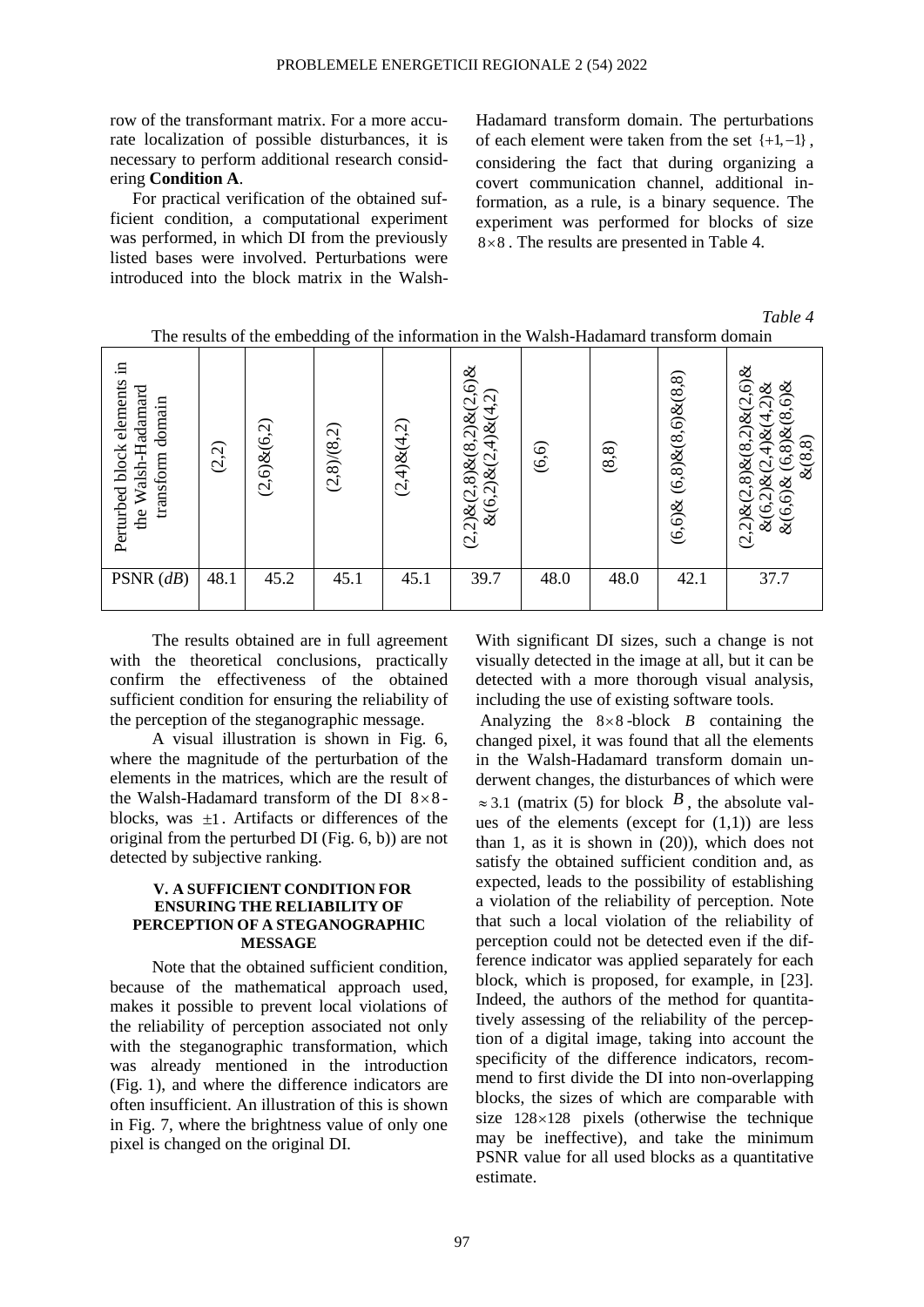



**Fig. 6. Effectiveness illustration of the obtained sufficient condition for ensuring the reliability of perception of the steganographic message: a) the original DI; b) DI obtained as a result of perturbation of all elements of the second column and second row in each block, which is the**  Walsh-Hadamard transformants of DI  $8 \times 8$ -blocks



Fig. 7. Local changes of the DI: a) the original image with the selected original  $8 \times 8$ -area; b) image, the integrity of which is violated within the selected 8×8-area

| $W =$ |  |  |  |                                                                                                                                                     | (20)                                                                                                                                                                                                                                                                                                                                                                                                                                                                                             |
|-------|--|--|--|-----------------------------------------------------------------------------------------------------------------------------------------------------|--------------------------------------------------------------------------------------------------------------------------------------------------------------------------------------------------------------------------------------------------------------------------------------------------------------------------------------------------------------------------------------------------------------------------------------------------------------------------------------------------|
|       |  |  |  | $0.0781 - 0.0156 - 0.0781 - 0.0469 - 0.3281 - 0.0781 - 0.1406 - 0.0469$<br>$0.0156$ $0.0469$ $0.1094$ $0.0156$ $-0.0156$ $0.0156$ $0.0781$ $0.1094$ | $\begin{bmatrix} 251.0781 & 0.1094 & 0.1719 & 0.3281 & -0.2656 & 0.0156 & -0.0469 & -0.0156 \end{bmatrix}$<br>$-0.0156$ 0.0156 $-0.0469$ $-0.0156$ $-0.1094$ 0.0469 $-0.0156$ 0.0156<br>$-0.1406$ 0.0156  0.0781 $-0.0156$ $-0.0469$ $-0.0156$ 0.0469 $-0.0469$<br>$-0.1719$ 0.1094 0.2969 $-0.0469$ $-0.3906$ 0.1406 0.3281 0.1094<br>$0.0469$ $0.0781$ $0.0156$ $0.0469$ $0.0781$ $-0.0156$ $0.0469$ $0.0781$<br>$0.1094$ $-0.1094$ $-0.0469$ $-0.0156$ $0.0781$ $-0.0156$ $-0.0781$ $-0.0469$ |

But in the case of very small local changes in the DI, as, for example, shown in Fig. 7, the block size makes it impossible to quantitatively indicate a local violation of the reliability of perception: here the PSNR for a block containing a disturbed pixel was 46.5 dB.

Thus, the obtained sufficient condition can be used not only to ensure the reliability of perception of the steganographic message, but also as a tool that will make it possible, even in the absence of a visual picture, to draw conclusions about the possible appearance of artifacts in the image or digital video frame with a high probability, including, in a small local area (up to one pixel change).

#### **VI. CONCLUSIONS**

Let's note the main results of the performed research:

1. The relationship between the Walsh-Hadamard transform and the Discrete Cosine Transform is established, which is theoretically substantiated in two ways: by considering the correspondence between the Walsh-Hadamard functions and harmonics, and also by establish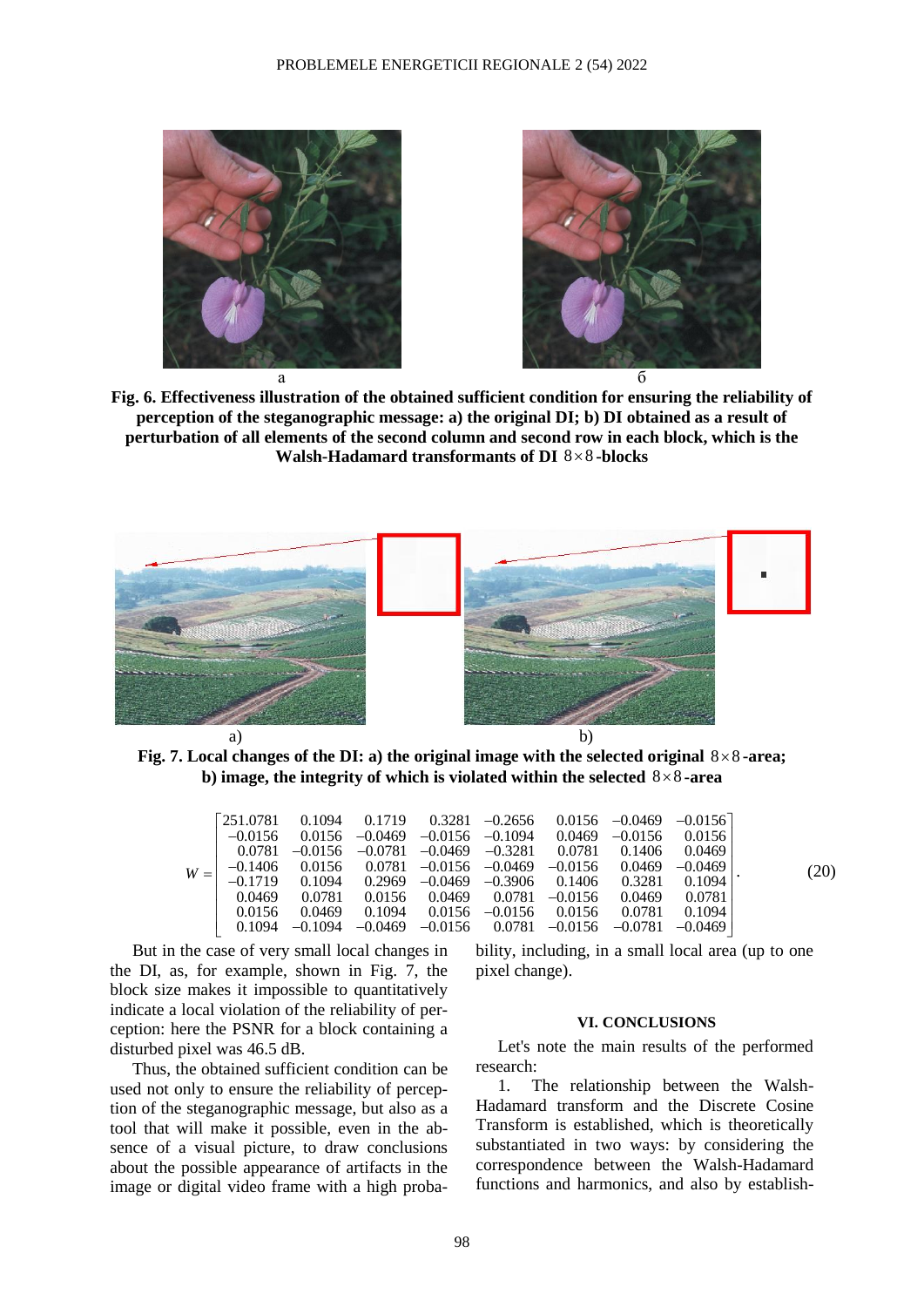ing a correspondence between the twodimensional and one-dimensional Walsh-Hadamard transforms. Both methods gave the same results, which are confirmed by the conducted empirical research. At the same time, the specific localization of transformants, which correspond to high-frequency components for Walsh-Hadamard matrices is derived for practically valuable sizes  $N = 4,8,16$ .

2. A connection between the transformants of the Walsh-Hadamard transform and singular triples (blocks) of the DI matrix was established, which made it possible, using the existing sufficient condition to ensure the reliability of the perception of a steganographic message in the domain of singular value decomposition of the matrix, to expand the area of possible disturbances as a result of the steganographic transformation in the Walsh-Hadamard transform domain, compared to that which was determined only by high-frequency components.

3. On the basis of the performed research, a sufficient condition was obtained to ensure the reliability of perception of the steganographic message in the Walsh-Hadamard transform domain, which can be used regardless of the domain of the container (spatial, transformation) where additional information is embedded.

4. The obtained sufficient condition allows us to draw conclusions about the possible (with a high probability) appearance of artifacts in the image, frame of digital video, including in a small local area (up to a change in one pixel), even in the case when visually these changes are not easily visualized on the DI.

The results obtained in this paper, together with the advantages of the Walsh-Hadamard transform, such as the fact that the elements of its basis vectors belong to the binary alphabet, as well as the simplicity of constructing transform matrices, determine the prospects for the development and practical application of the Walsh-Hadamard transform for estimating the effectiveness of existing steganographic methods, as well as development of new promising methods for steganography and steganalysis.

#### **References**

- [1] Tao J. et al. Towards robust image steganography, IEEE Transactions on Circuits and Systems for Video Technology, 2019, 29(2), pp. 594-600. doi: 10.1109/tcsvt.2018.2881118
- [2] Veena S.T., Arivazhagan S. Universal secret payload location identification in spatial LSB stego

images, Annals of Telecommunications, 2019, 74, pp. 273-286. doi: 10.1007/s12243-018-0676 x

- [3] Cheddad A., Condell J., Curran K., Mc.Kevitt P. Digital image steganography: Survey and analysis of current methods, Signal processing, 2010, Vol. 90, No. 3, pp. 727-752. doi: 10.1016/j.sigpro.2009.08.010
- [4] Reddy H.S.M., Raja K.B. High capacity and security steganography using discrete wavelet transform, International Journal of Computer Science and Security (IJCSS), 2009, Vol. 3, No. 6, pp. 462-472.
- [5] Patel H., Dave P. Steganography technique based on DCT coefficients, International Journal of Engineering Research and Applications, 2012, Vol. 2, No. 1, pp. 713-717.
- [6] Soni A., Jain J., Roshan R. Image steganography using discrete fractional Fourier transform, 2013 International Conference on Intelligent Systems and Signal Processing (ISSP), IEEE, 2013, pp. 97-100. doi: 10.1109/issp.2013.6526882
- [7] Subhedar M.S., Mankar V.H. High capacity image steganography based on discrete wavelet transform and singular value decomposition, Proceedings of the 2014 International Conference on Information and Communication Technology for Competitive Strategies, 2014, pp. 1-7. doi: 10.1145/2677855.2677918
- [8] Sheidaeian H., Zolfaghari B., Zobeiri M. An Efficient and Secure Approach to Multi-User Image Steganography Using CRC-Based CDMA, International Conference on Signal Acquisition and Processing. Singapore, 2011. Vol. 2. pp. 1-5.
- [9] Bhattacharyya S., Mondal S., Sanyal G. A Robust Image Steganography using Hadamard Transform, International Conference on Information Technology in Signal and Image Processing, Mumbai, 2013, pp. 416-426.
- [10]Karampidis K., Kavallieratou E., Papadourakis G. A review of image steganalysis techniques for digital forensics, Journal of Information Security and Applications, 2018, 40, pp. 217–235. doi: 10.1016/j.jisa.2018.04.005
- [11]Saleh M.E., Aly A.A., Omara F.A. Data security using cryptography and steganography techniques. International Journal of Advanced Computer Science and Applications, 2016, 7(6), pp. 390-397.
- [12]Konakhovich G.F., Puzyrenko A.Yu. Computer steganography. Theory and Practice, Kiev: MK-Press, 2006, 288 p.
- [13]Kobozeva A.A., Khoroshko V.A. Information security analysis. Kiev: Ed. of the State University of Telecommunications, 2009, 251 p.
- [14]Lu Leng, Jiashu Zhang, Jing Xu et al. Dynamic weighted discrimination power analysis: A novel approach for face and palmprint recognition in DCT domain, International Journal of Physical